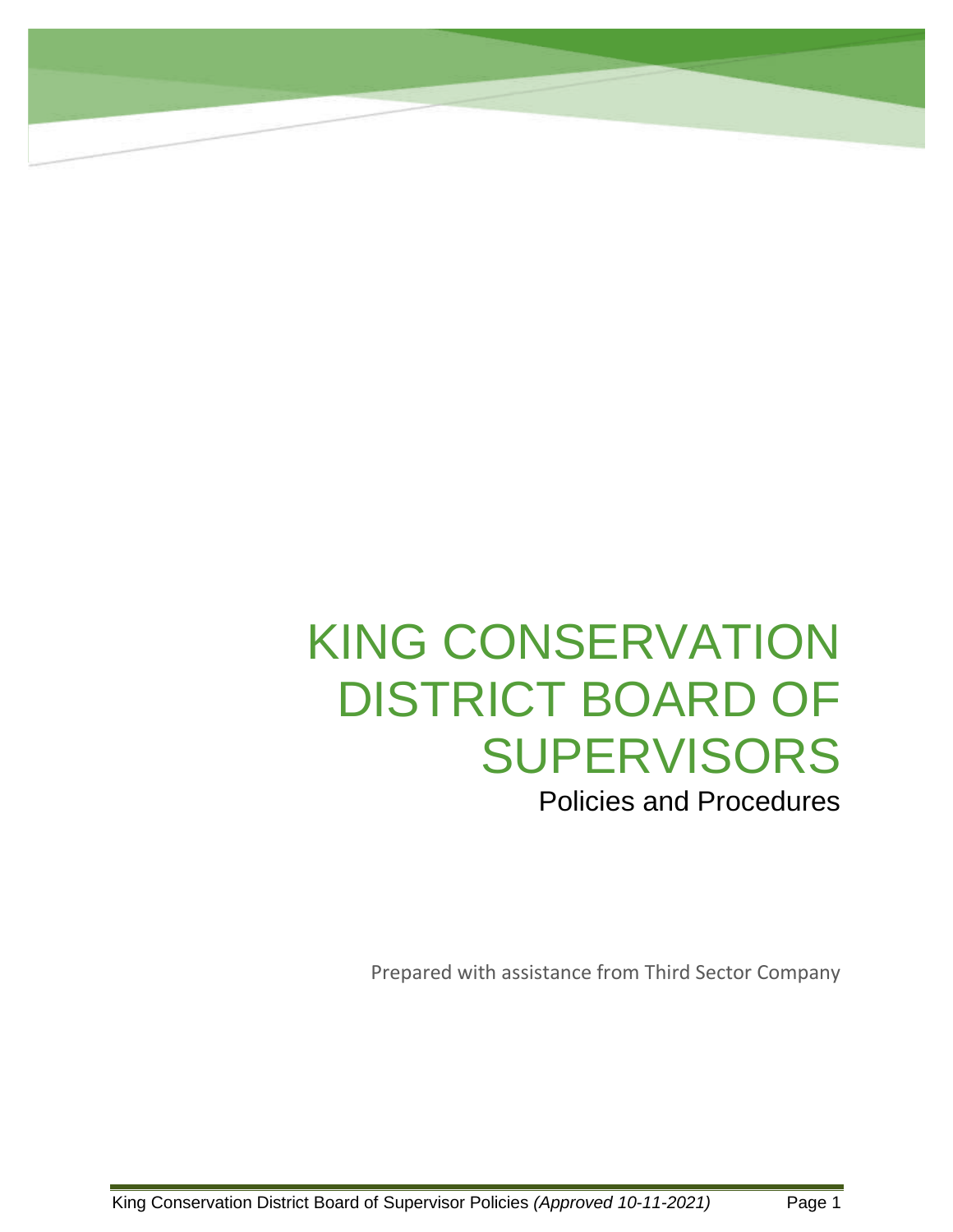### **POLICY TYPE: GOVERNANCE CULTURE 4**

| $GC-1$                                             | 4  |
|----------------------------------------------------|----|
| Introduction                                       | 4  |
| Board of Supervisors Purpose                       | 4  |
| $GC-2$                                             | 5  |
| <b>Governing Commitments</b>                       | 5  |
| $GC-3$                                             | 7  |
| Board Job Description                              | 7  |
| $GC-4$                                             | 8  |
| Officers' Roles                                    | 8  |
| $GC-5$                                             | 10 |
| <b>Board Committees</b>                            | 10 |
| $GC-6$                                             | 11 |
| Annual Board Activities Plan                       | 11 |
| $GC-6.E$                                           | 12 |
| Annual Board Activities Plan Sample                | 12 |
| $GC-7$                                             | 13 |
| Supervisors' Code of Conduct                       | 13 |
| $GC-8$                                             | 14 |
| Supervisor Conflict of Interest                    | 14 |
| <b>GC-8.E</b>                                      | 15 |
| King Conservation District Code of Ethics          | 15 |
| $GC-9$                                             | 16 |
| Process for Addressing Supervisor Violations       | 16 |
| $GC-10$                                            | 17 |
| Whistleblower Protection                           | 17 |
| $GC-11$                                            | 18 |
| Dissolution                                        | 18 |
| POLICY TYPE: BOARD/EXECUTIVE DIRECTOR RELATIONSHIP | 19 |
| $B/ED-1$                                           | 19 |
| Single Point of Connection                         | 19 |
| $B/ED-2$                                           | 20 |
| Single Unit Control                                | 20 |
| $B/ED-3$                                           | 21 |
| <b>Staff Accountability</b>                        | 21 |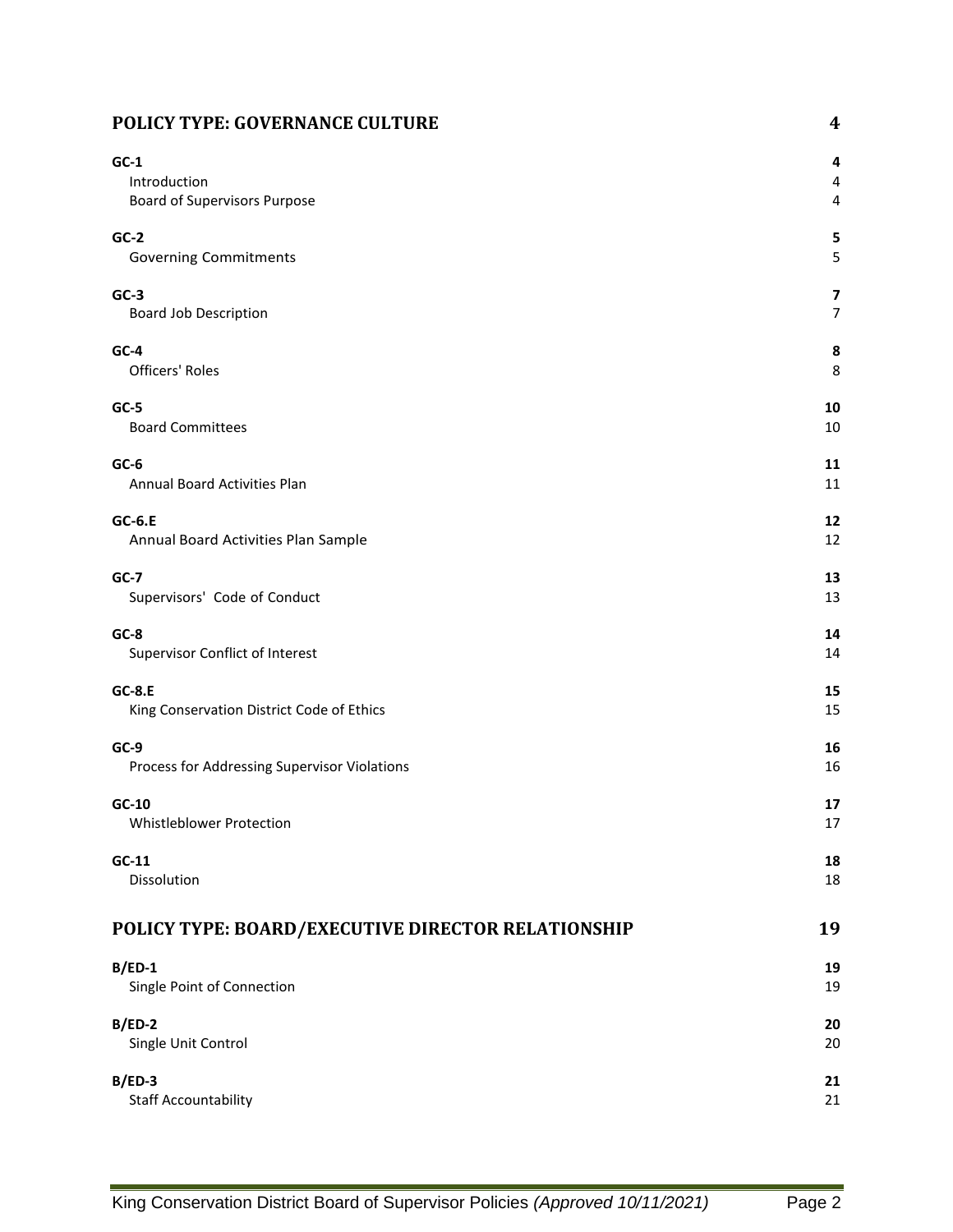| $B/ED-4$                                 | 22 |
|------------------------------------------|----|
| Authority of the Executive Director      | 22 |
| $B/ED-5$                                 | 23 |
| Board Expectations of Executive Director | 23 |
| $B/ED-6$                                 | 26 |
| Annual Performance Review                | 26 |
| For the Executive Director               | 26 |
| <b>GLOSSARY</b>                          | 27 |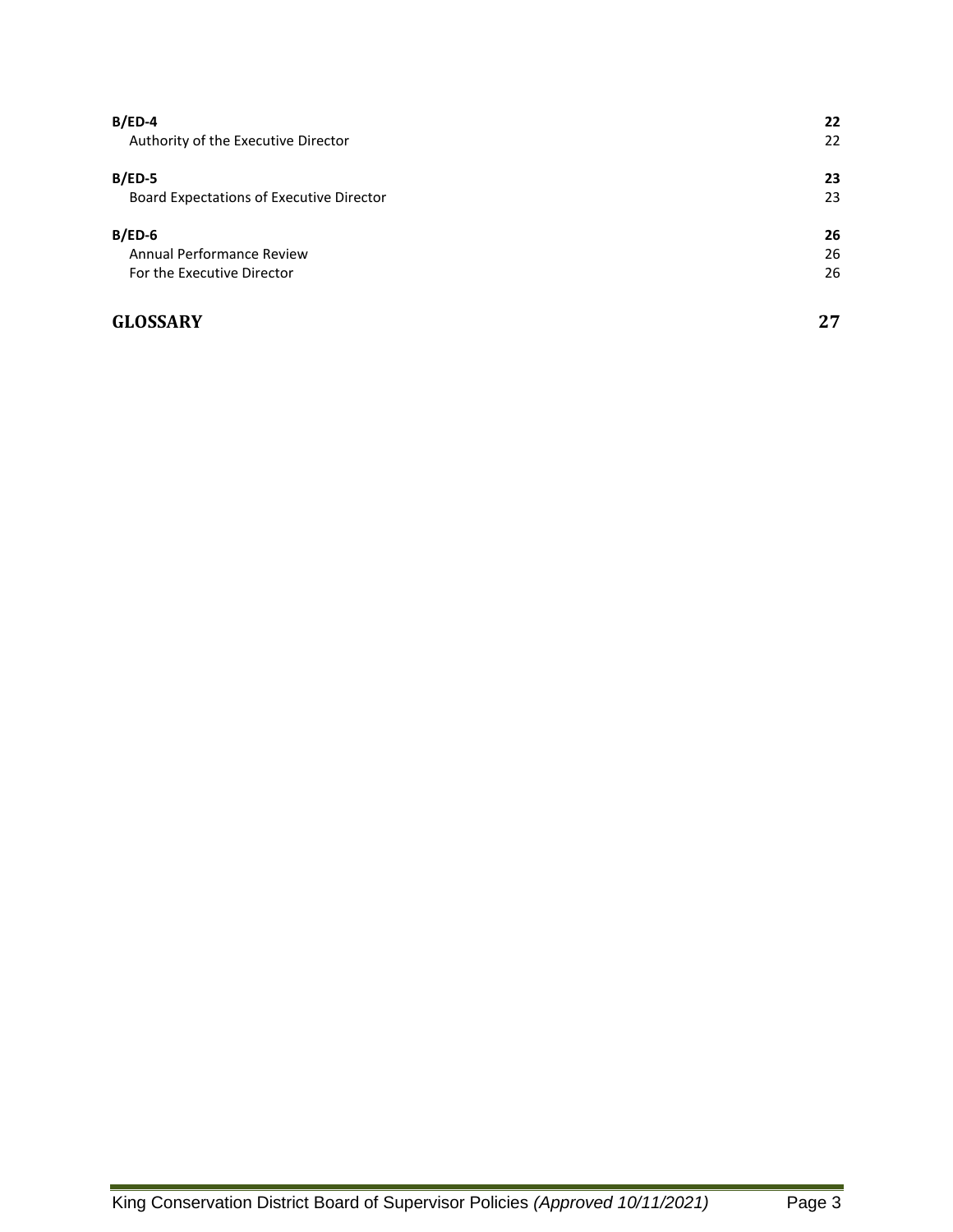# **GC-1**

### *Introduction*

**King Conservation District (KCD or District)** is a natural resources assistance agency authorized by [Washington State](https://access.wa.gov/) and assisted by the [Washington State Conservation](https://scc.wa.gov/)  [Commission.](https://scc.wa.gov/) KCD's mission is to promote the conservation and best use of renewable natural resources through the following objectives:

- Provide and support an environment that encourages teamwork, creativity, resourcefulness, and personal growth of personnel.
- Influence policy to sustain natural resources.
- Promote an awareness of natural resource issues through education and outreach so that stakeholders can make informed choices and decisions.
- Assist **land occupiers**<sup>1</sup> in the planning and implementation of best management practices.
- Coordinate the resources required to develop/implement effective solutions.
- Continually evaluate workload to match to available resources.

A five-member [Board of Supervisors](http://kingcd.org/about/board-of-supervisors/) is responsible for overseeing all KCD programs and activities.

# *Board of Supervisors Purpose*

The Board's purpose is to assure that KCD achieves its mission through a Long-Range Renewable Resources Program with related strategic and annual work plans as described in RCW 89.08.220 (7), doing so with a commitment to the values and benefits of diversity, equity, inclusion, and accessibility.

The Board leads, represents and holds itself accountable to the stakeholders in the District by ensuring that all Board and organizational action is consistent with Chapter 89.08 RCW and the Board's policies.

<sup>&</sup>lt;sup>1</sup> See Glossary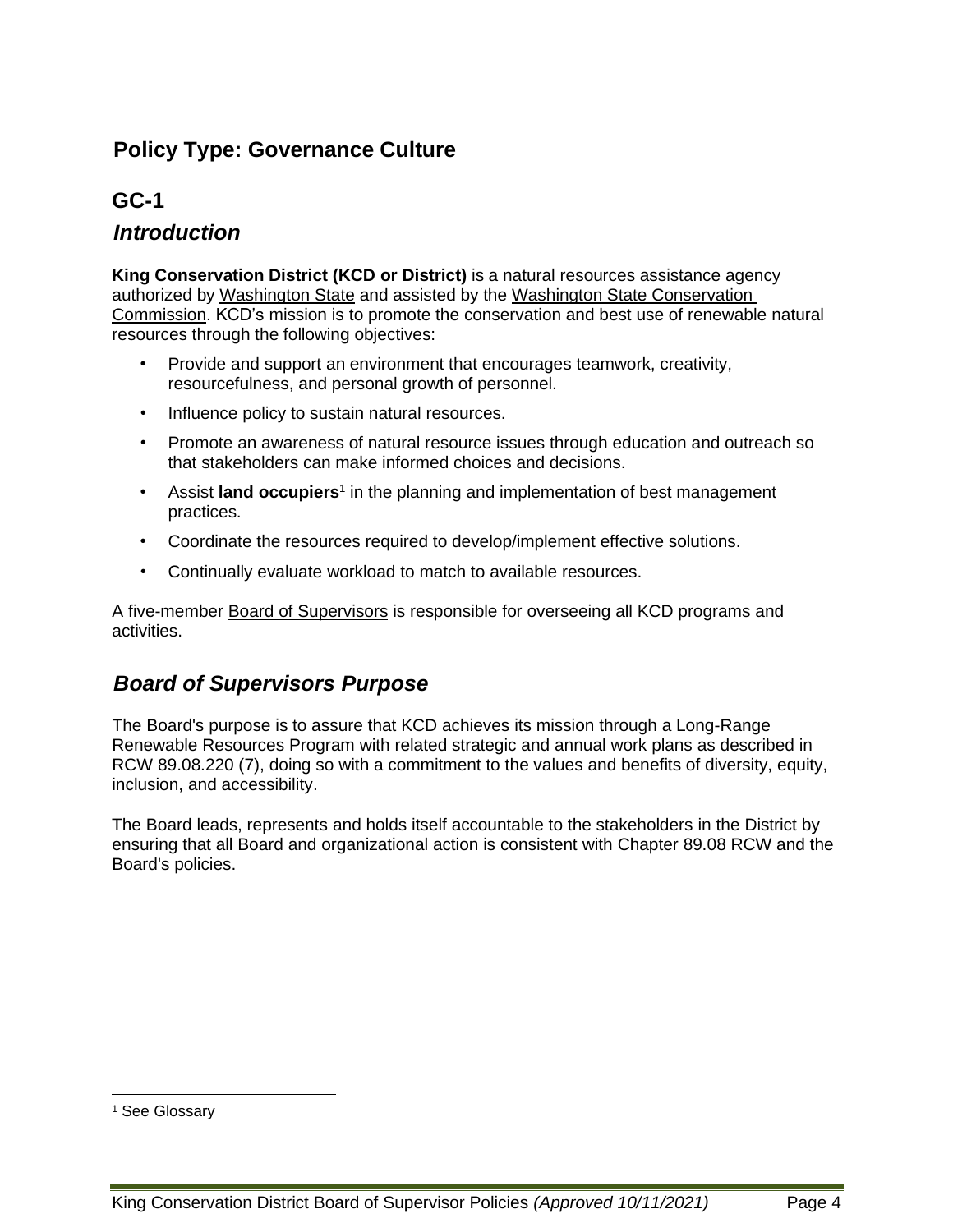### **GC-2**

### *Governing Commitments*

The Board will govern lawfully with primary emphasis on achieving the District's mission; encourage full exploration of diverse viewpoints; act with integrity as ethical leaders; focus on **governance matters** rather than **administrative issues<sup>2</sup>** ; observe clear separation of Board and Executive Director roles; make all official decisions by formal vote of the Board; and govern with long-term vision.

- 1. A majority of the Supervisors shall constitute a quorum and the concurrence of a majority of those voting is required for any official action or determination.
- 2. The Board holds authority as a collective group, not as separate individuals. No officer, individual, or committee of the Board will be permitted to impede or obstruct the Board in fulfilling its commitments.
- 3. Healthy debate and dissent in Board discussions contributes to better decisions. Supervisors are encouraged, without fear of reprisal, to offer alternative points of view to the prevailing sense of the meeting, the status quo, or to decisions previously made or to policies in place. Honest dissent is welcomed in an environment of mutual trust that encourages an open and free exchange of ideas.
- 4. The Board is responsible for its own performance, and commits itself to continuous improvement. The Board will assure that its Supervisors are provided with training and professional support necessary to govern effectively, including resources and activities to support the Board's commitment to Diversity, Equity, Inclusion, and Accessibility (DEIA). After attending conferences or events, Supervisors will report back to the Board about what they have learned.
- 5. As a means to assure continuous improvement, the Board regularly and systematically will monitor all policies in this section, most often occurring in conjunction with the annual planning session.
- 6. The Board will carry out an annual summative self-assessment with full, honest, and timely participation by all Supervisors. The assessment will include an evaluation of the Board as a whole, based on the following questions:
	- a. How well has the Board followed Board policies during the year?
	- b. How effective has the Board been in assuring measured impact through KCD's mission?
	- c. How effective has the Board been in being in relationship with the community as advocates for KCD's mission?
	- d. How effective has the Board been in assuring that KCD is a resilient organization?

<sup>2</sup> See Glossary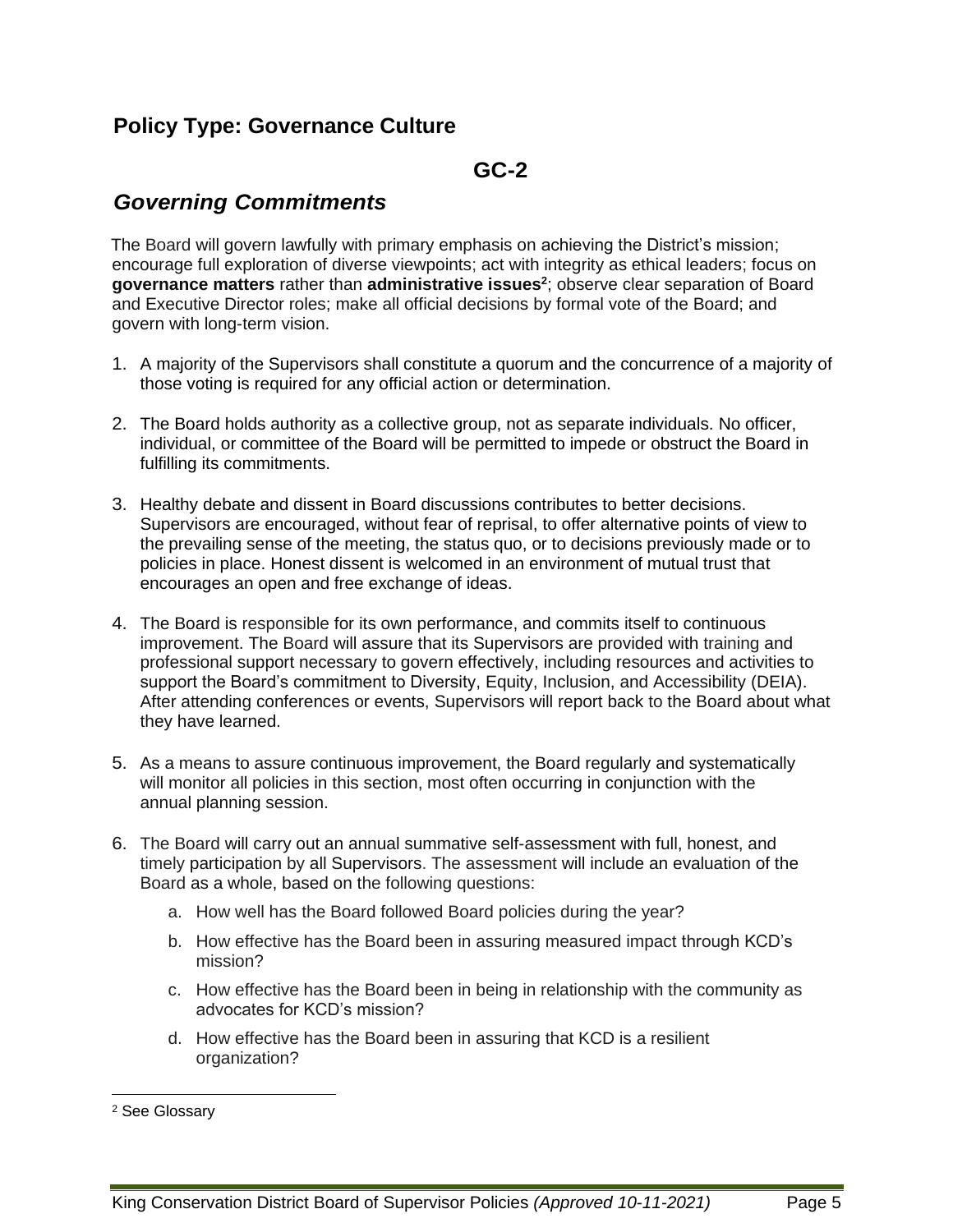- e. How effective has the Board been in assuring that the Staff, Supervisors, and other volunteers are working well together to achieve KCD's mission?
- 7. To ensure that the Board's meetings are conducted with maximum effectiveness and efficiency, Supervisors will:
	- a. come to all meetings adequately prepared;
	- b. notify Chair or Executive Director if unable to attend;
	- c. communicate openly and respectfully with each other and with Staff; and
	- d. support the Chair's efforts to facilitate an orderly meeting.
- 8. A vacancy in the office of appointed Supervisors shall be filled by the Washington State Conservation Commission.

A vacancy in the office of elected Supervisors shall be filled by the Board of Supervisors after consultation with the Conservation Commission, for the remainder of the unexpired term, subject to the verification of Supervisor qualifications by KCD and notification to the Conservation Commission. Due notice to the affected community shall be required.

- a. The application process shall require, at a minimum, that the Board of Supervisors pass a resolution:
	- i. Acknowledging that the office is vacant;
	- ii. The dates of the four-week period for applicants to apply; and
	- iii. Describing the minimum requirements of applicants.
- b. The resolution shall then be advertised to the public at least one week prior to the commencing of the four-week period, and in the same manner as the due notice of an election resolution.
- 9. The Board, by majority vote, may revise or amend its policies at any time.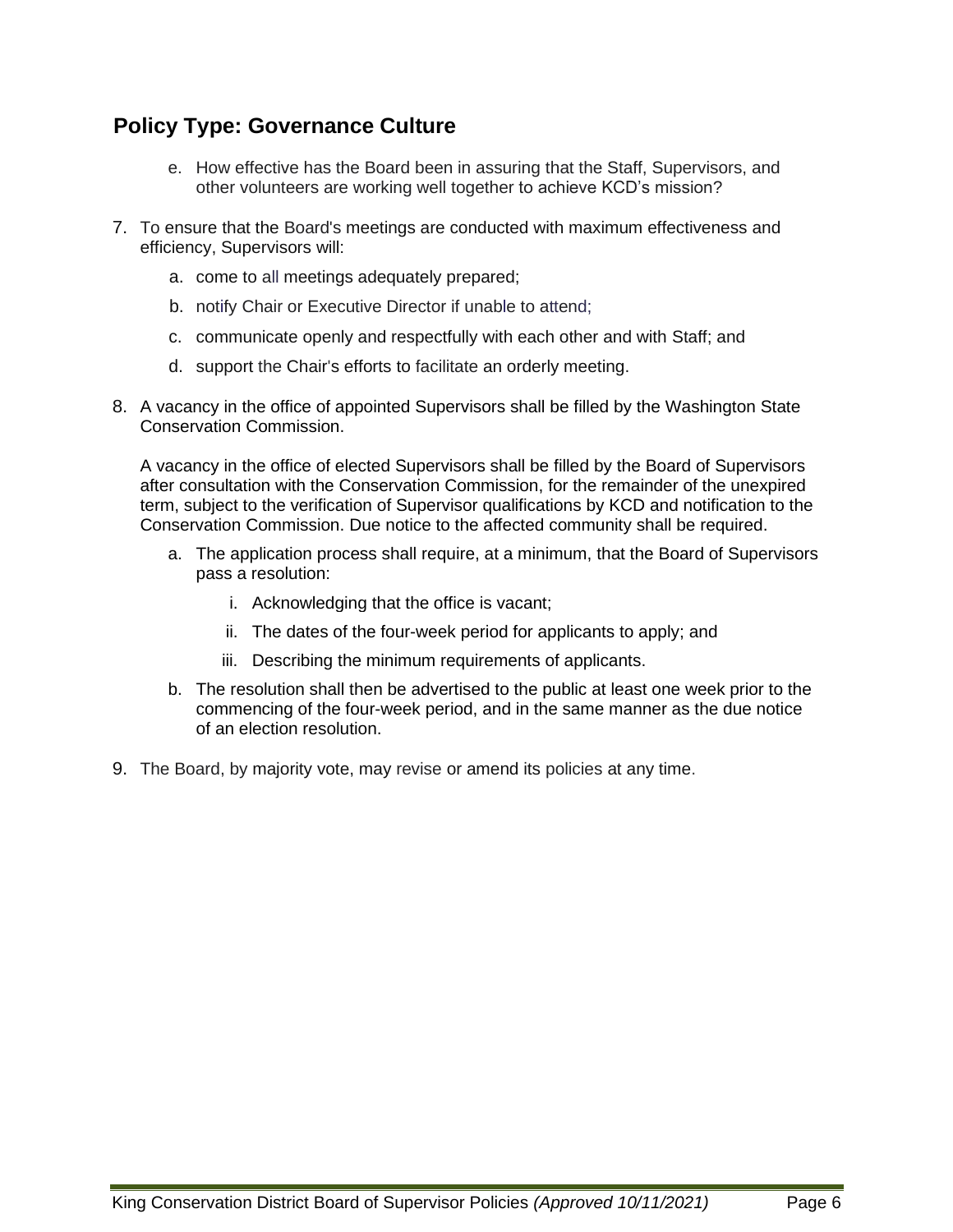### **GC-3**

### *Board Job Description*

The Board's job is to govern by establishing expectations for organizational results, and by monitoring actual performance against those expectations.

The Board will:

- 1. Advocate for the District and its mission.
- 2. Ensure that proper policies and procedures are developed and upheld.
- 3. Hire and support the Executive Director, and evaluate their performance.
- 4. Develop and approve the KCD strategic plan and related annual work plans that meets the requirements of the long-range renewable resources program described in RCW 89.08.220.
- 5. Adopt and monitor annual budgets.
- 6. Evaluate Board performance.
- 7. Review and accept the annual report of the State Auditor.
- 8. Evaluate and approve proposed rates/assessments.
- 9. Evaluate and approve Board contracts, including by delegating such responsibility to the Executive Director as the Board may choose.
- 10. Contract independently with legal counsel to support the Board in its work.
- 11. Review reports of investment activities.
- 12. Periodically review and update as appropriate the KCD District Supervisor position description, which can be found on the KCD website and the Washington State Conversation Commission at [https://uploads](https://uploads-ssl.webflow.com/5ec2d4f7da309c68cdc0655a/5f36cdf2c5c0fd91e25dd62b_DO-Brief-3-2008-District-Supervisor-Responsibilities.pdf)[ssl.webflow.com/5ec2d4f7da309c68cdc0655a/5f36cdf2c5c0fd91e25dd62b\\_DO-Brief-3-](https://uploads-ssl.webflow.com/5ec2d4f7da309c68cdc0655a/5f36cdf2c5c0fd91e25dd62b_DO-Brief-3-2008-District-Supervisor-Responsibilities.pdf) [2008-District-Supervisor-Responsibilities.pdf](https://uploads-ssl.webflow.com/5ec2d4f7da309c68cdc0655a/5f36cdf2c5c0fd91e25dd62b_DO-Brief-3-2008-District-Supervisor-Responsibilities.pdf)
- 13. Fulfill other duties and obligations as specified in RCW 89.08.210 and 89.08.220.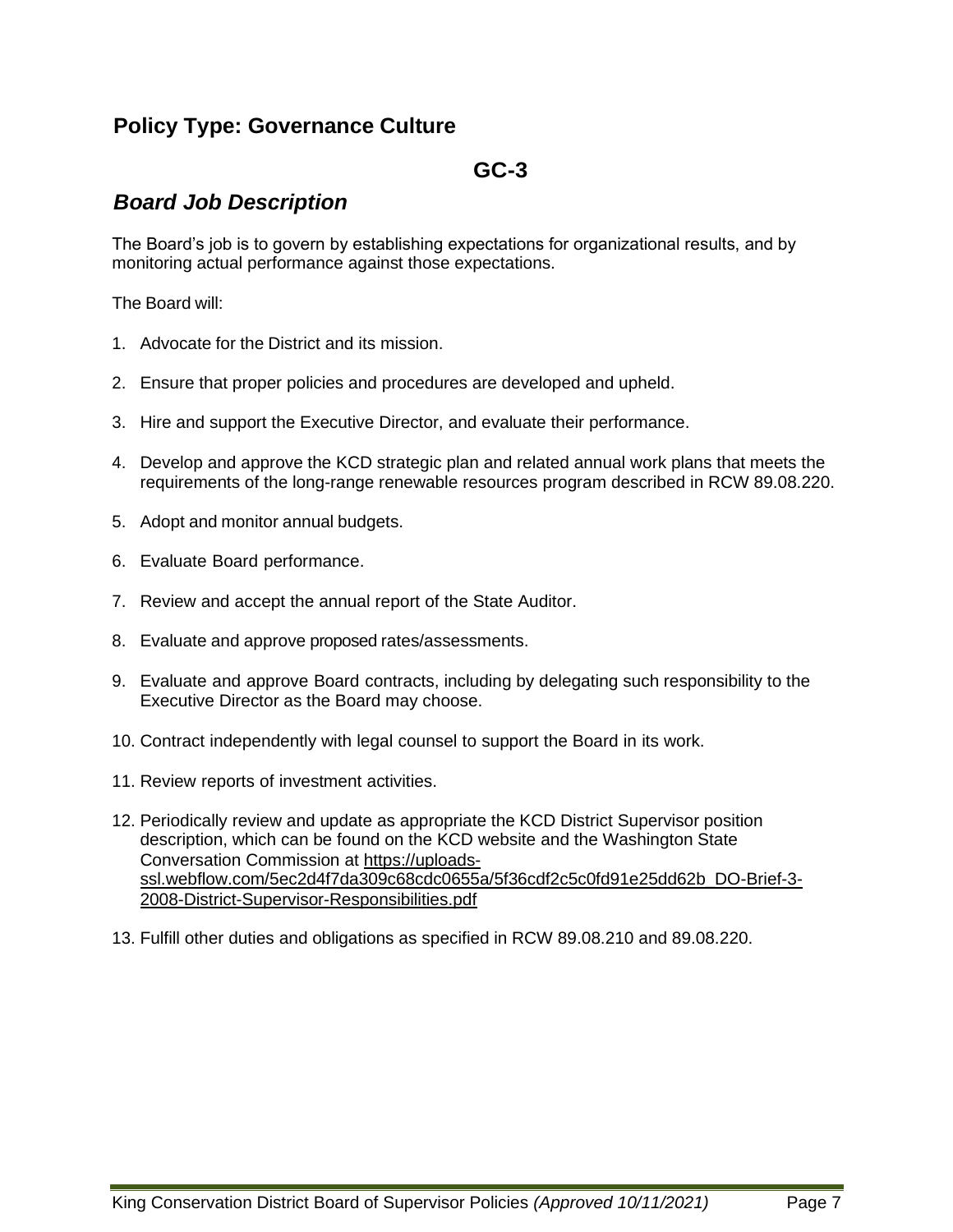### **GC-4**

# *Officers' Roles*

The officers of the Board are those listed in this policy. Their duties are those assigned by this policy, and others required by law. All officers shall be elected by the Board each year.

### **Chair**

The Chair provides leadership to the Board, ensures the faithful execution of the Board's processes, exercises interpretive responsibilities with integrity while reflecting the spirit and intent of the Board's policies, and normally serves as the Board's official spokesperson.

The Chair has the following specific authority and duties:

- 1. Monitor Board actions to assure that they are consistent with the Board's own rules and policies and with other obligations imposed by agencies whose authority supersedes the Board's own authority:
	- a. Conduct and monitor Board meeting deliberations to assure that Board discussion and attention are focused on Board issues, as defined in Board policy (see GC-3);
	- b. Assure that Board meeting discussions are productive, efficient and orderly;
	- c. Chair Board meetings using the authority normally vested in the Chair as described in *Robert's Rules of Order;*
	- d. Lead timely Board meeting debriefings and periodic self-assessments to ensure continuous process improvement.
- 2. Make all interpretive decisions of Board policies in the *Governance Culture* and *Board/Executive Director Relationship* sections, using reasonable judgment. The Chair is not authorized to:
	- a. Make any interpretive decisions about policies created by the Board relating to operational matters. Interpretation of these policies is the responsibility of the Executive Director;
	- b. Exercise any authority as an individual to supervise or direct the Executive Director.
- 3. Facilitate and compile the Board's summative evaluation of the Executive Director, as described in Policy B/ED-6.
- 4. Represent the Board as its official spokesperson about issues decided by Board and other matters related to official Board business.
- 5. Execute all documents authorized by the Board, except as otherwise provided by law.
- 6. Appoint members of all Board-authorized committees.
- 7. On behalf of the Board, and in concert with the Executive Director or designee, develop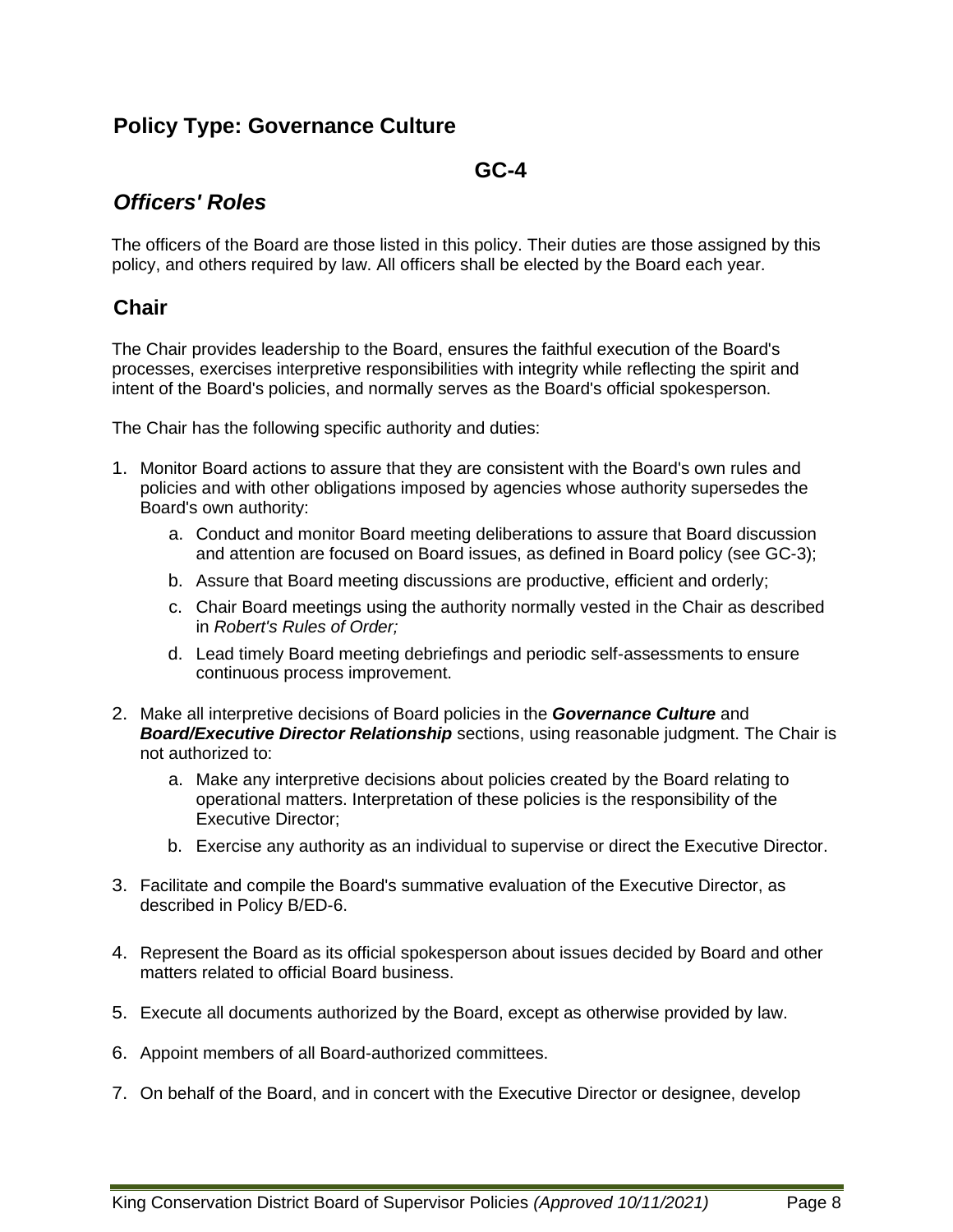proposed Board meeting agendas consistent with the Board's annual calendar.

### **Vice-Chair**

- 1. Serve as Chair in the absence or inability of the Chair.
- 2. Participate in the State Auditor's Office audit and any other audits in which the District may engage.

### **Treasurer**

As per RCW 89.08.215, the treasurer of King County is ex officio treasurer of the District. However, the Board of Supervisors by resolution may designate some other person having experience in financial or fiscal matters as KCD's Treasurer. The Board of Supervisors shall require a bond, with a surety company authorized to do business in the state of Washington, in an amount and under the terms and conditions which the Board of Supervisors by resolution from time to time finds will protect the District against loss. The premium on this bond shall be paid by the District.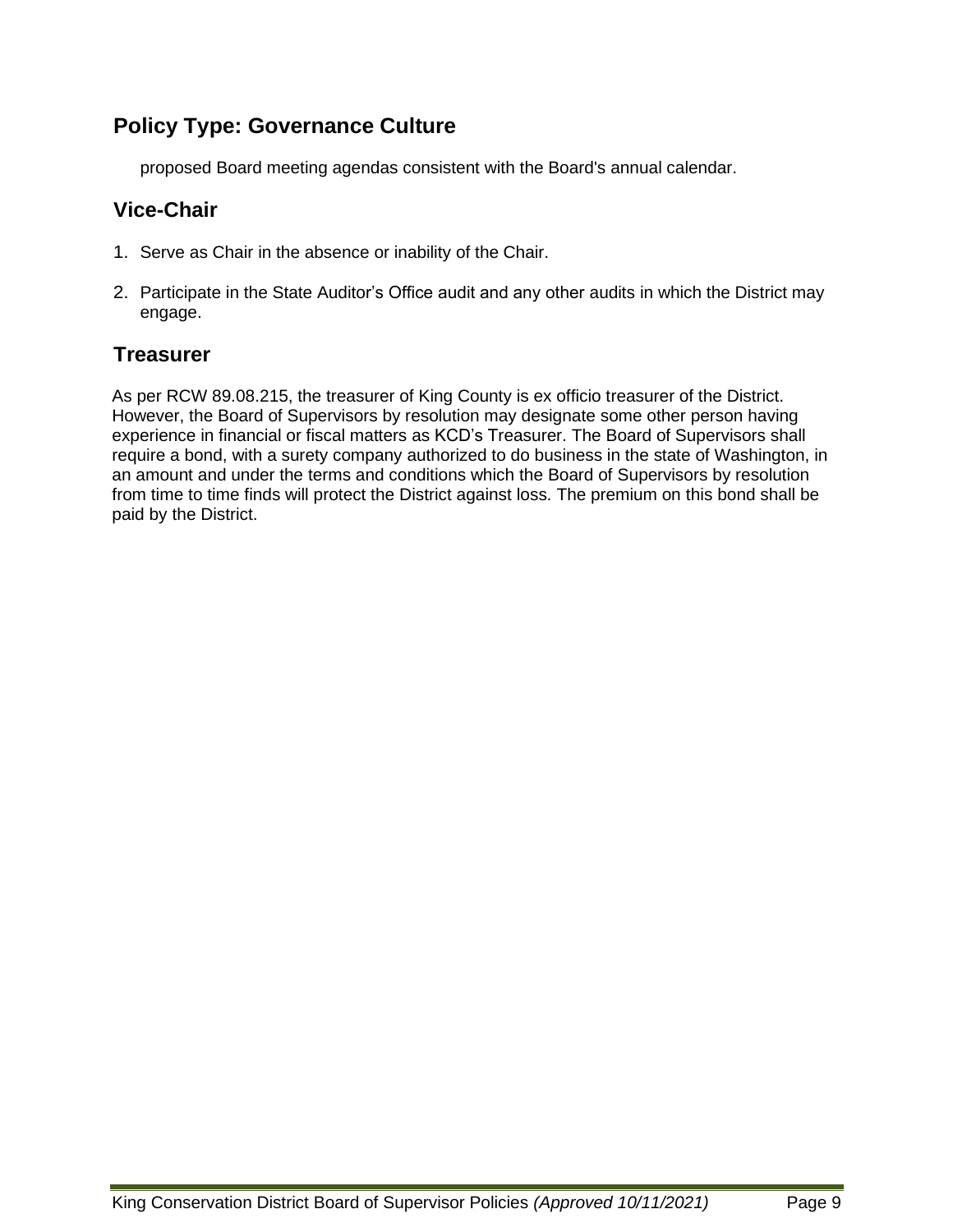### **GC-5**

### *Board Committees*

The Board may create committees if they are deemed helpful to assist the Board in the performance of its responsibilities. If committees are established, they will be used exclusively to support the work of the Board as described in Policy GC-3.

- 1. Board committees and other such entities by whatever name created by the Board will not be used to direct, advise, assist, or oversee the Staff. Committees customarily will prepare recommendations for Board consideration. Board committees will have no authority over Staff, and may exercise demands on Staff time and organizational resources only to the extent authorized in this policy.
- 2. Board committees may not speak or act for the Board unless specifically authorized. The responsibilities and authority of all Board committees are carefully stated in this policy to assure that committees fully understand their duties and extent of authority, and to assure that committee work will not usurp or conflict with the Board's own authority or conflict with authority delegated to the Executive Director.
- 3. Board committees can be formed as needed with Board approval.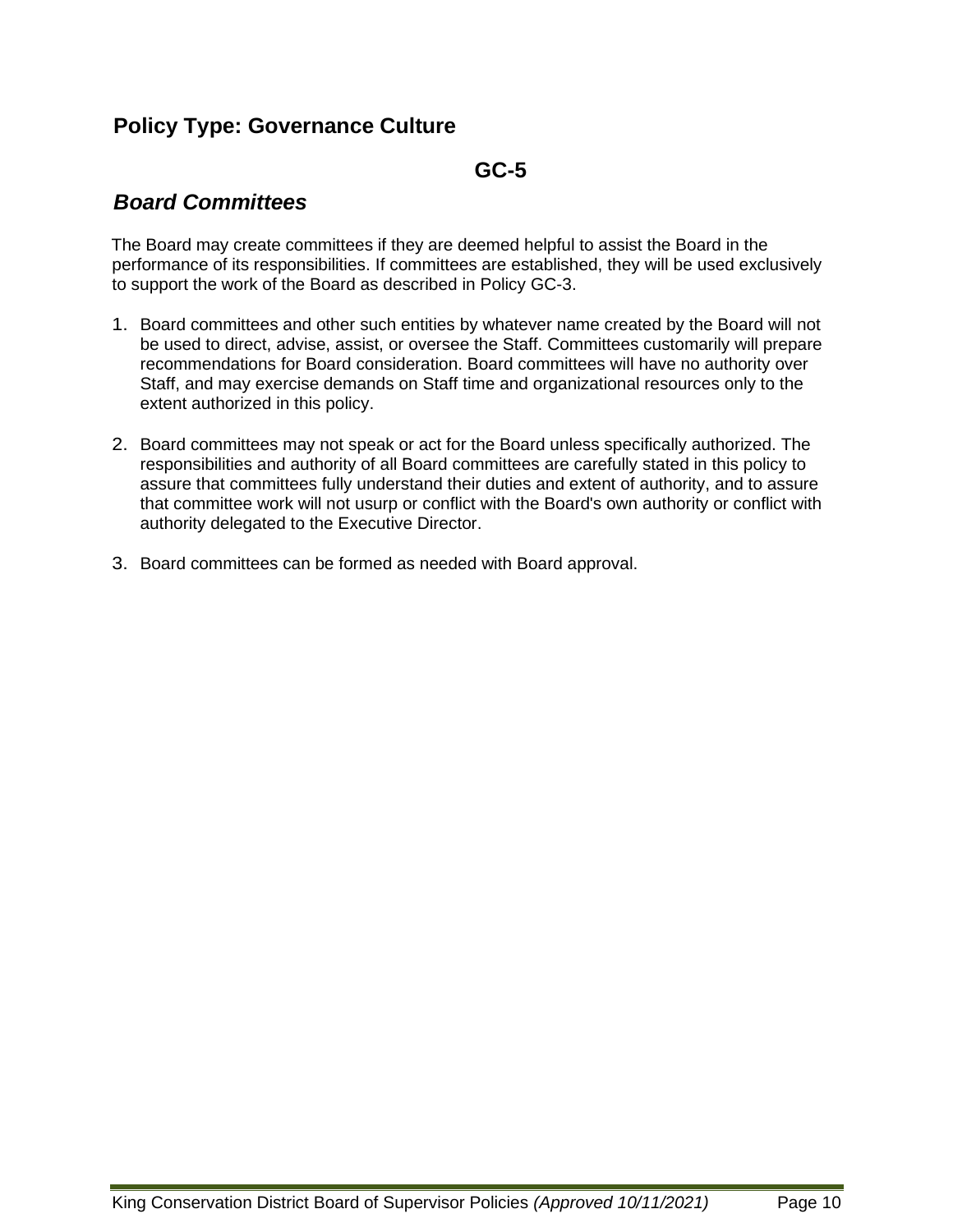### **GC-6**

### *Annual Board Activities Plan*

The Board will follow an annual plan of activities that includes continuing monitoring and review of all policies, dialog sessions with membership, and activities to improve Board performance.

The Board's annual plan for the next year will include:

- 1. Scheduled interaction with partner agencies and persons/organizations whose viewpoints are considered helpful to the Board;
- 2. Governance process improvement activities, including orientation of new Board members in the Board's governance process, and other discussions by the Board about means to improve its own performance, especially Board member knowledge and skillbuilding;
- 3. Scheduled monitoring of all Board policies;
- 4. Other events and activities that are part of the Board's responsibilities and interests.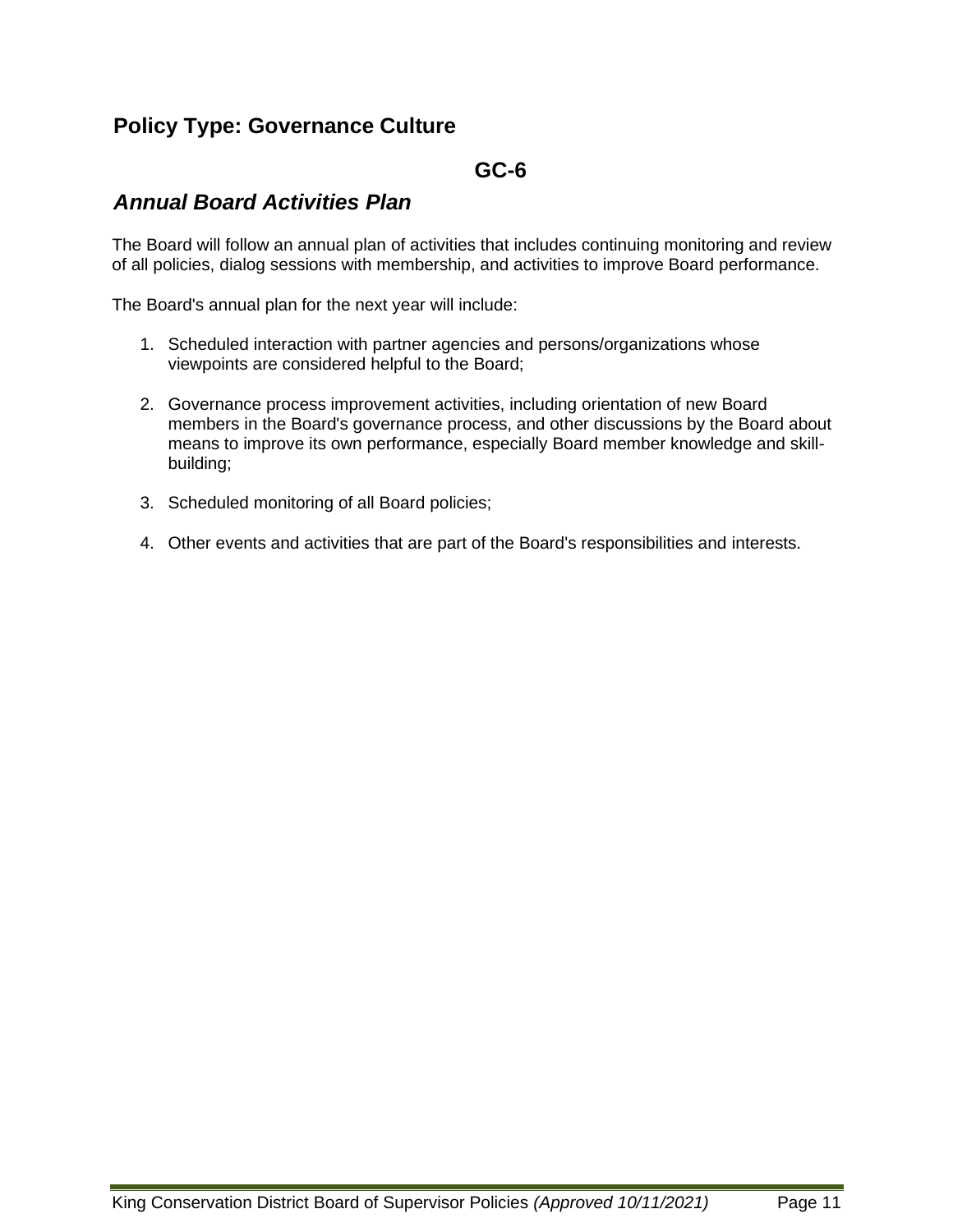# **GC-6.E**

# *Annual Board Activities Plan Sample*

#### MONTH **PLANNING ACTIVITIES** POLICY REVIEW ELECTION & ONBOARDING COMMUNITY INTERACTIONS BOARD DEVELOPMENT OTHER BUSINESS JAN FEB MAR Open **Supervisor** Position **Elections** Plant Sale APR Review Board Policies MAY JUNE JULY AUG SEPT ED Self-Assessment OCT ED Performance Review NOV DEC Approve annual budget

### *(Template for Illustrative Purposes)*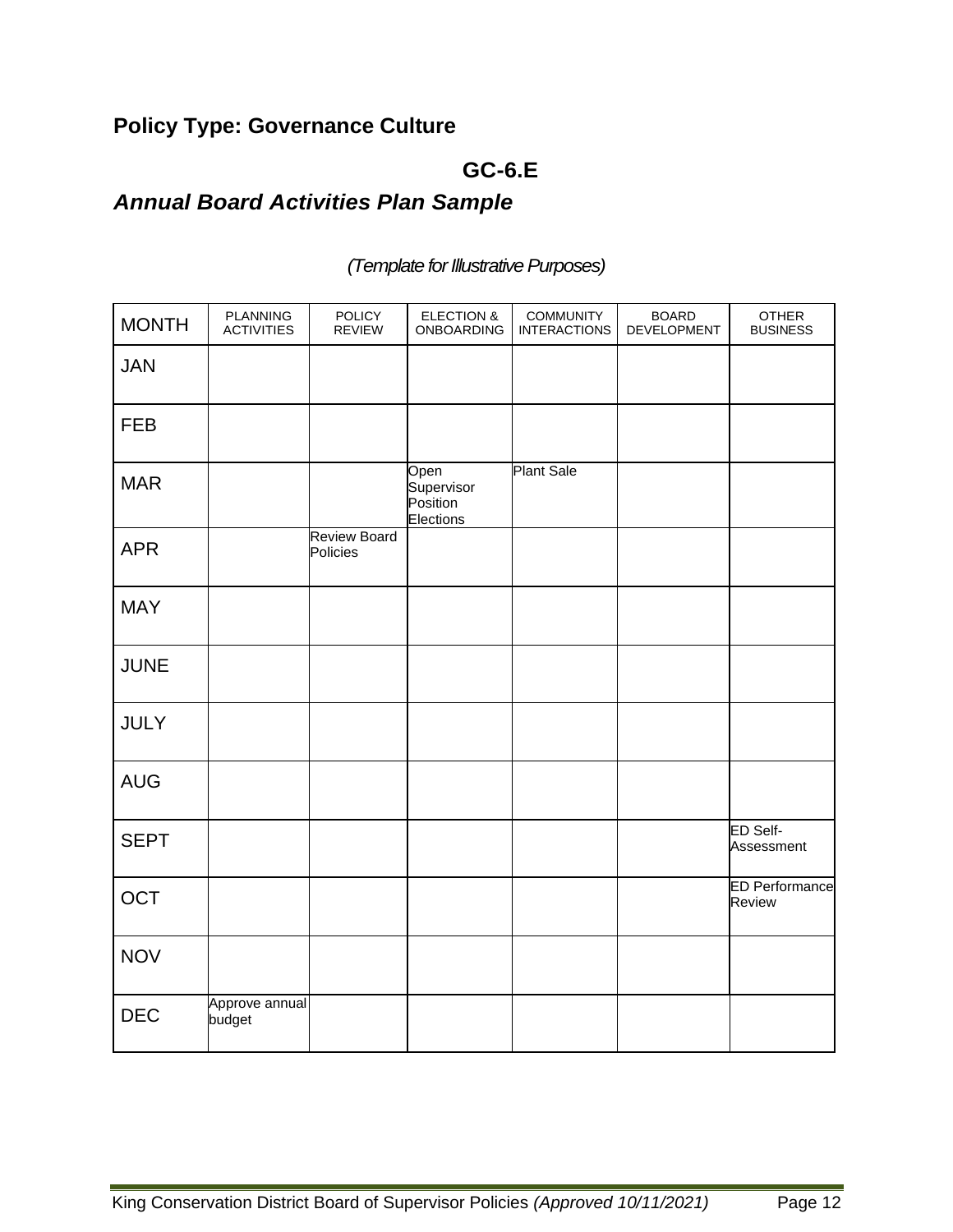### **GC-7**

### *Supervisors' Code of Conduct*

The Board and its Supervisors will conduct themselves lawfully, with integrity and high ethical standards, in order to model the behaviors expected of Staff and to build stakeholder confidence and credibility.

- 1. Supervisors will adhere to the State of Washington ethics requirements for municipal officers set forth in RCW 42.23.030 and RCW 42.23.070.
- 2. To build trust among Supervisors and to ensure an environment conducive to effective governance, Supervisors will:
	- a. Exercise honesty in all written and interpersonal interaction;
	- b. Make every reasonable effort to protect the integrity and promote the positive image of the organization, Staff, and one another;
	- c. Maintain confidentiality appropriate to sensitive issues and information that otherwise may tend to compromise the integrity or legal standing of the Board, especially those matters discussed in executive session.
- 3. Supervisors will not attempt to exercise individual authority over the organization.
	- a. Individual Supervisors will not attempt to assume personal responsibility for resolving operational problems or complaints, unless assigned that responsibility by the Board;
	- b. Individual Supervisors will not personally direct any part of the operational organization, unless assigned that responsibility by the Board;
	- c. Supervisors will respect and comply with decisions of the Board. While the constructive expression of dissent is essential to good governance, such dissent must not extend to actions or behaviors by individual Supervisors that may impede or obstruct the implementation of decisions made by the Board.
	- d. Supervisors will not publicly express individual negative judgments about the Executive Director or Staff performance. Such discussions will take place during performance evaluation periods or in executive session.
- 4. Only the designated spokesperson(s) for the District or Board will provide formal or informal comments to the press or media on behalf of the District or Board. In the circumstance where Supervisors participate in meetings or events where it may not be clear from which perspective or which organization they are representing, all Supervisors will make it very clear that while they do serve as a KCD Supervisor, they are not speaking on behalf of, or representing the District unless formally designated to do so by the Chair or Executive Director. Supervisors may be involved in numerous aspects of renewable natural resources use and conservation in roles outside of their service as a Supervisor; it is essential when speaking as a Supervisor to ensure that the policies and formal positions adopted by the full Board and District are represented accurately and are not undermined.
- 5. Supervisors will serve the interests of the entire organization and the natural resources of King County.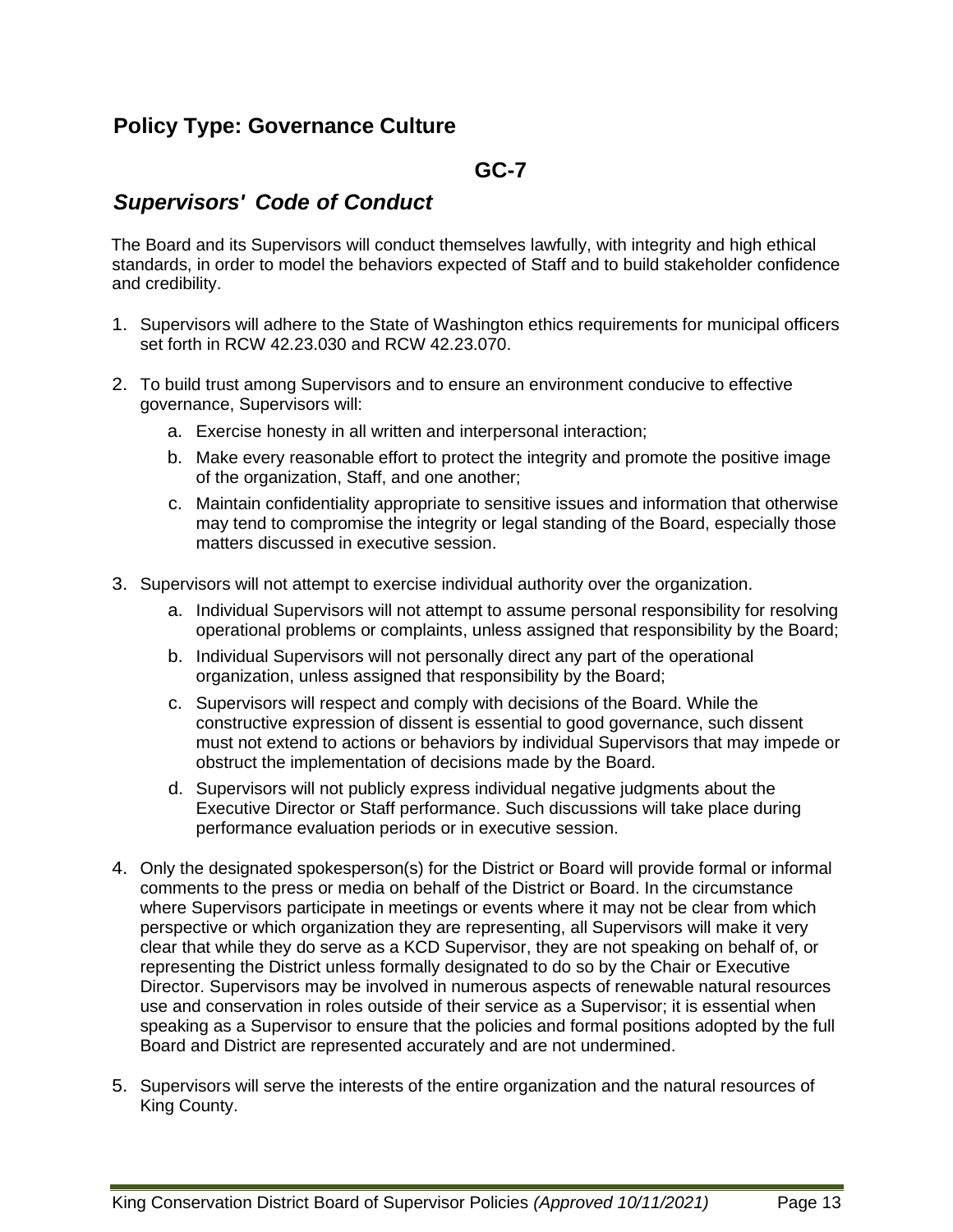### **GC-8**

### *Supervisor Conflict of Interest*

Supervisors are expected to avoid conflicts of interest involving all matters considered by the Board. A conflict of interest exists when a Supervisor is confronted with an issue in which there is a personal or financial interest or an issue or circumstance that could render the Supervisor unable to devote complete loyalty and singleness of purpose to KCD's interest.

- 1. Supervisors will adhere to the State of Washington ethics requirements for municipal officers set forth in RCW 42.23.030 and RCW 42.23.070.
- 2. To assure that there is no perception of impropriety or unethical behavior, Supervisors will recuse themselves from voting on any decision which directly involves or affects them, except as otherwise authorized by RCW 89.08.220 (4).
- 3. If a Supervisor does not recuse themself when it may be improper for them to participate in discussion or decisions, other Board members, including the Executive Director, have the right and obligation to request that Supervisor's recusal.
- 4. A Supervisor shall not also be an employee of KCD, nor receive any compensation for services rendered to the organization. This provision shall not prohibit Supervisors from receiving reimbursement for authorized expenses incurred during the performance of Board duties.
- 5. A Supervisor is expected to avoid conflicts of interest in the exercise of their fiduciary responsibility. Accordingly, a Supervisor may not:
	- a. Disclose or use confidential information acquired during the performance of official duties as a means to further the Supervisor's own personal financial interests or the interests of a member of the Supervisor's immediate family;
	- b. Accept any gift of value or economic benefit which would tend to improperly influence a reasonable person, or which the Supervisor knows or should know is primarily for the purpose of a reward for official action;
	- c. Engage in a substantial financial transaction for private business purposes with a person whom the Supervisor directly or indirectly supervises.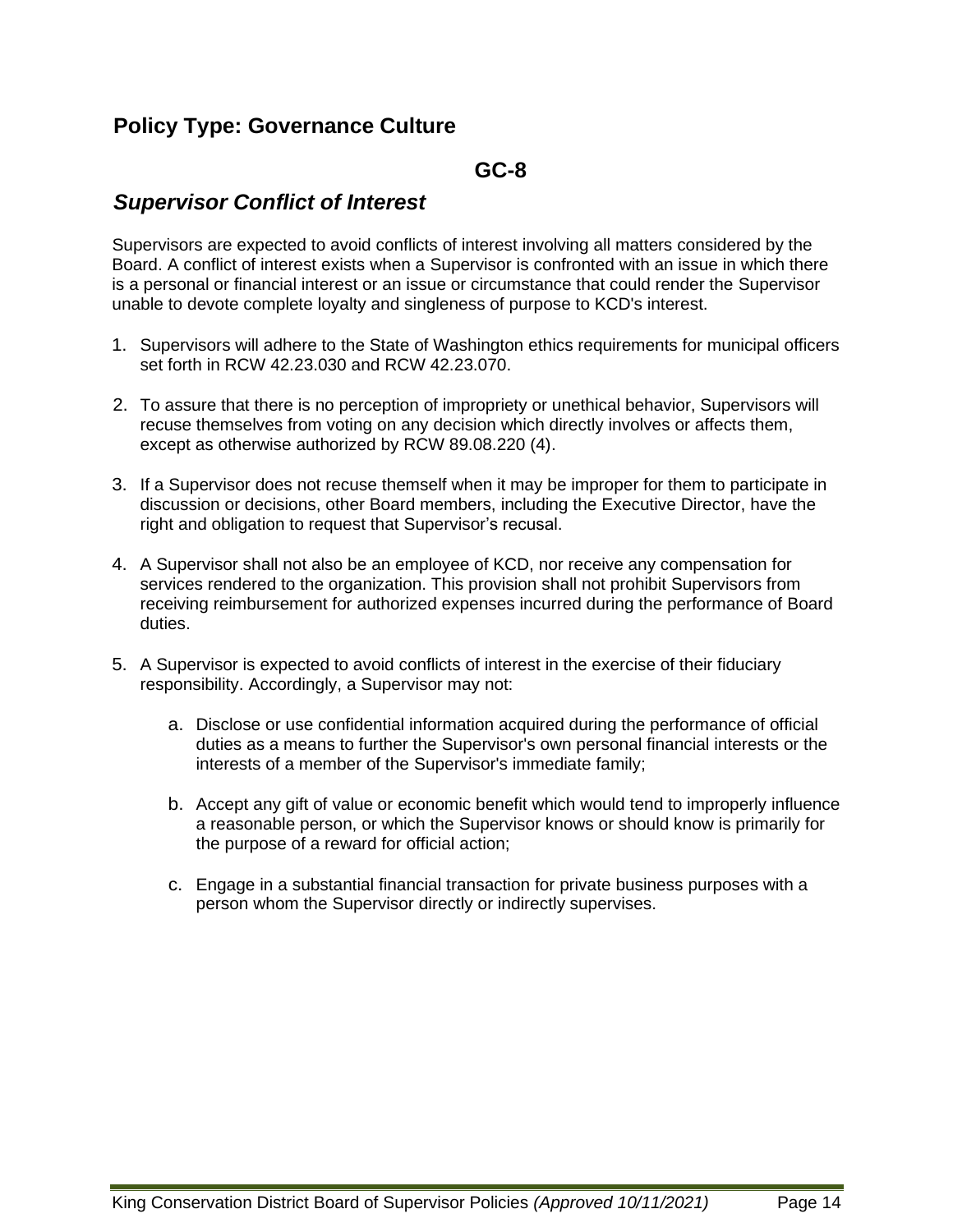### **GC-8.E**

### *King Conservation District Code of Ethics*

### **Code of Ethics Guidelines**

Establishing a clear appearance of fairness is crucial to maintaining a trusting relationship with the citizens of King County. All services and programs will be offered without discrimination to the constituents of King Conservation District.

King Conservation District expects all employees, volunteers, and officials to act with integrity, honesty, and in an ethical manner. The KCD Employee Handbook states the policies of the District as they relate to employee status, conduct, benefits, personnel actions and remedies. These policies and procedures apply to all individuals employed by the King Conservation District, District Supervisors and Associate Supervisors, and other volunteers of KCD unless otherwise governed by statute.

#### In summary:

- 1. All KCD Employees are expected to follow strict standards of conduct, set forth in the above referenced handbook. District Supervisors are included in these standards of conduct and shall operate under the same policies and procedures where applicable to include but not be limited to, guidelines addressing conflict of interest, gifts, computing resources, nepotism, credit card use, drug and alcohol use, and verbal, physical, and visual forms of **harassment<sup>3</sup>** .
- 2. Improper use of a Supervisor's position for personal gain or for political or religious reasons is strictly prohibited. In addition, the use of District property or facilities for reasons other than KCD business is prohibited.
- 3. District Supervisors and employees who participate in executive sessions are not allowed to disclose information provided in an executive session unless KCD's legal counsel advises such disclosure.

<sup>3</sup> See Glossary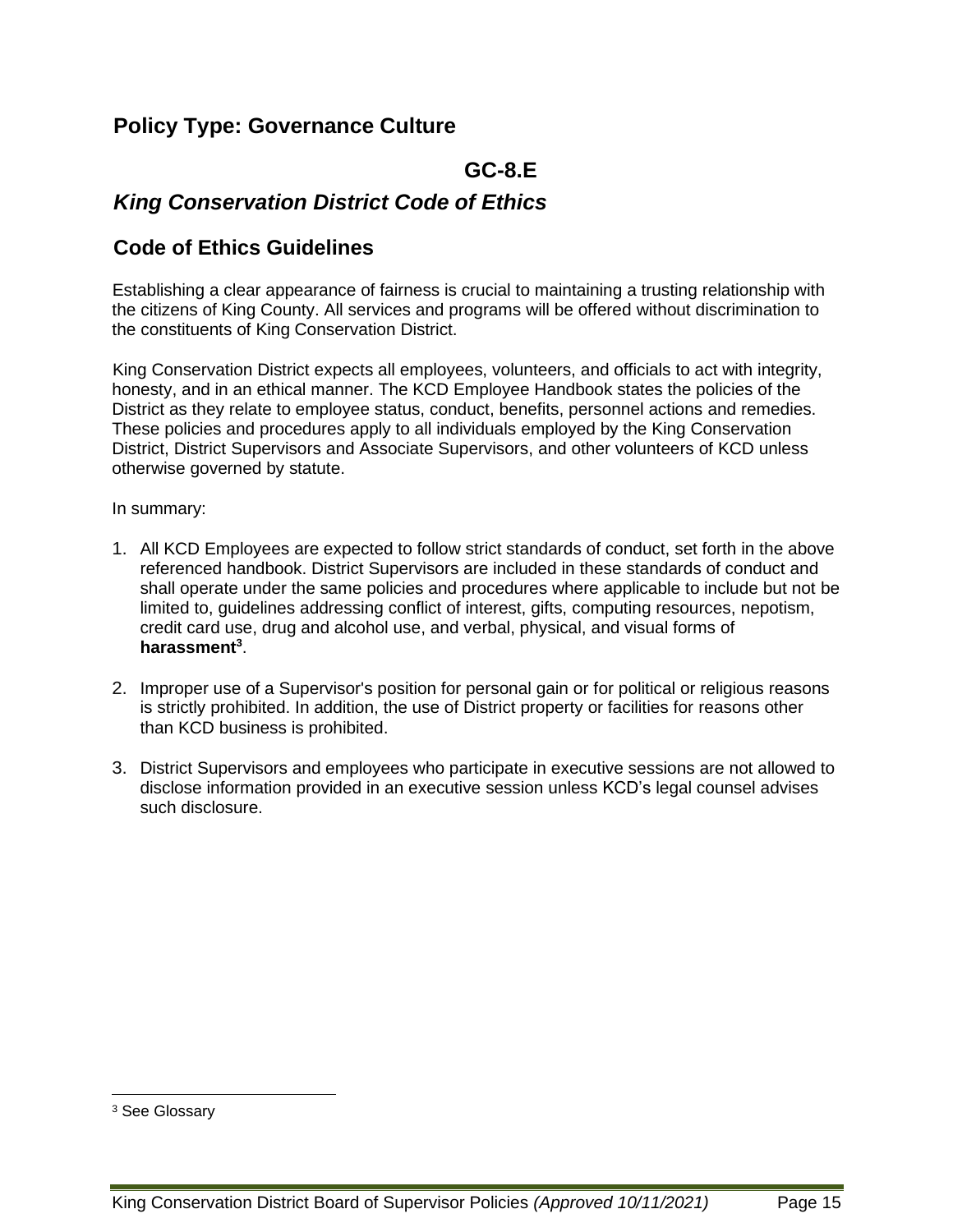### **GC-9**

### *Process for Addressing Supervisor Violations*

The Board and each of its Supervisors are committed to faithful compliance with the provisions of the Board's policies and the KCD Code of Ethics. The Board recognizes that its failure to deal with deliberate or continuing violations of its policies risks the loss of confidence in the Board's ability to govern effectively. Therefore, in the event of a Supervisor's extraordinary, willful, and/or continuing violation of policy, the Board ordinarily will address the issue by the following process:

- 1. First, a conversation in a private setting between the offending Supervisor and the Board Chair or other individual Supervisor designated by the Board Chair;
	- If the Chair's compliance is in question, the Vice-chair will be notified.
- 2. Second, a discussion in a private executive session pursuant to RCW 42.30.110(f), as may be amended, between the offending Supervisor and the full Board;
	- The Board may allow individuals other than the offending Supervisor and the Board to attend all or any portion of the executive session if such attendance will assist the Board and the discussion;
- 3. Third, possible removal by majority vote of the Board from any leadership or committee positions to which the offending Supervisor has been appointed or elected;
- 4. Fourth, censure of the offending Supervisor by resolution of the Board as a means of separating the Board's focus and intent from those of the offending Supervisor;
- 5. Fifth, possible removal from the Board by petitioning the Conservation Commission in accordance with RCW 89.08.200, as may be amended.

Depending on the severity of the violation of the policy, the Board may address the issue by commencing at any level of the process that the Board, in its discretion, deems to be appropriate.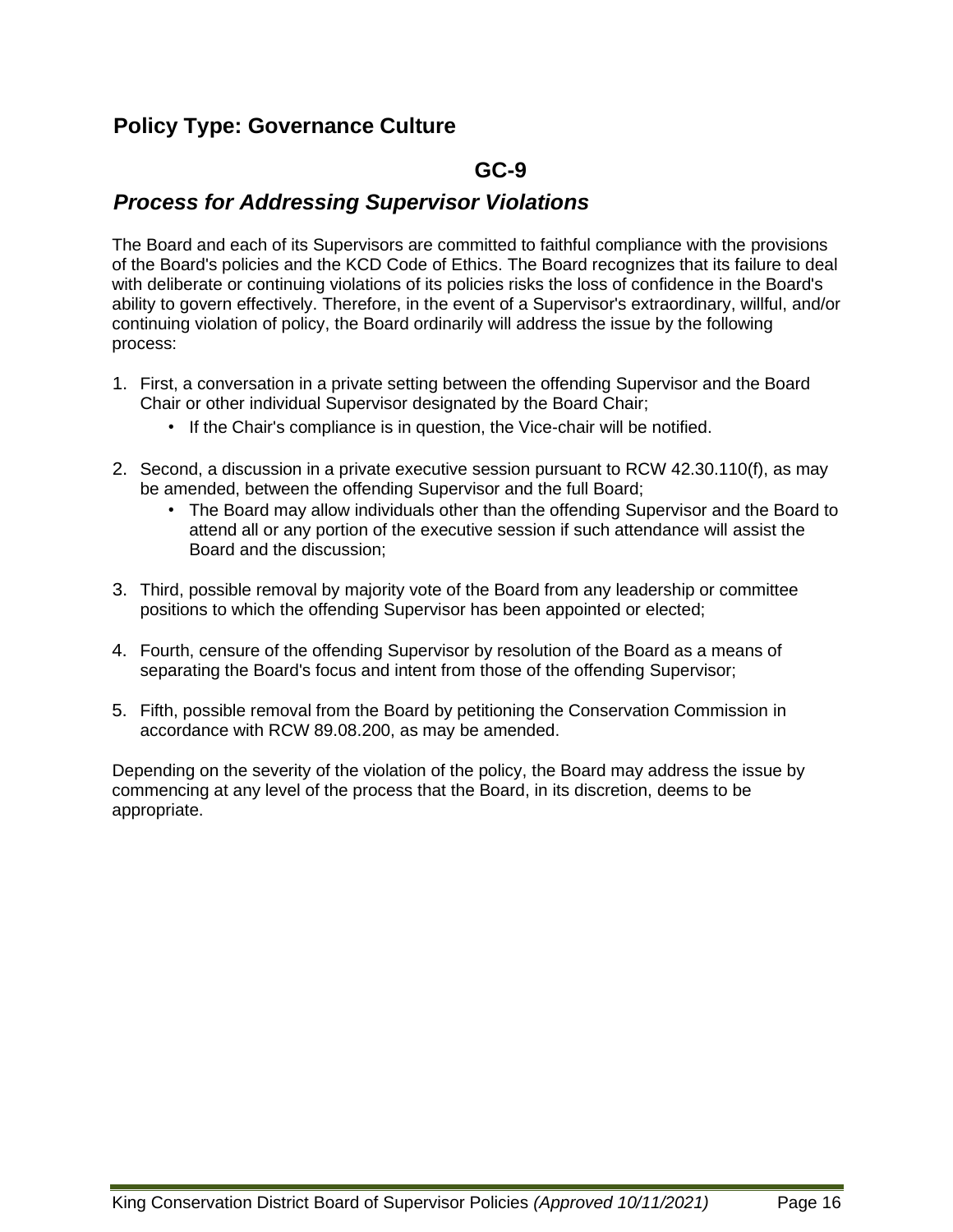### **GC-10**

### *Whistleblower Protection*

Supervisors should be familiar with the Whistleblower Protection Policy and Procedures found in the *KCD Employee Handbook* which applies to non-union employees, and the Anti-Discrimination and Grievance Procedure sections found in the *Collective Bargaining Agreement Between King Conservation District and Washington Federation of State Employees AFSCME Council 28, AFL-CIO* for union employees.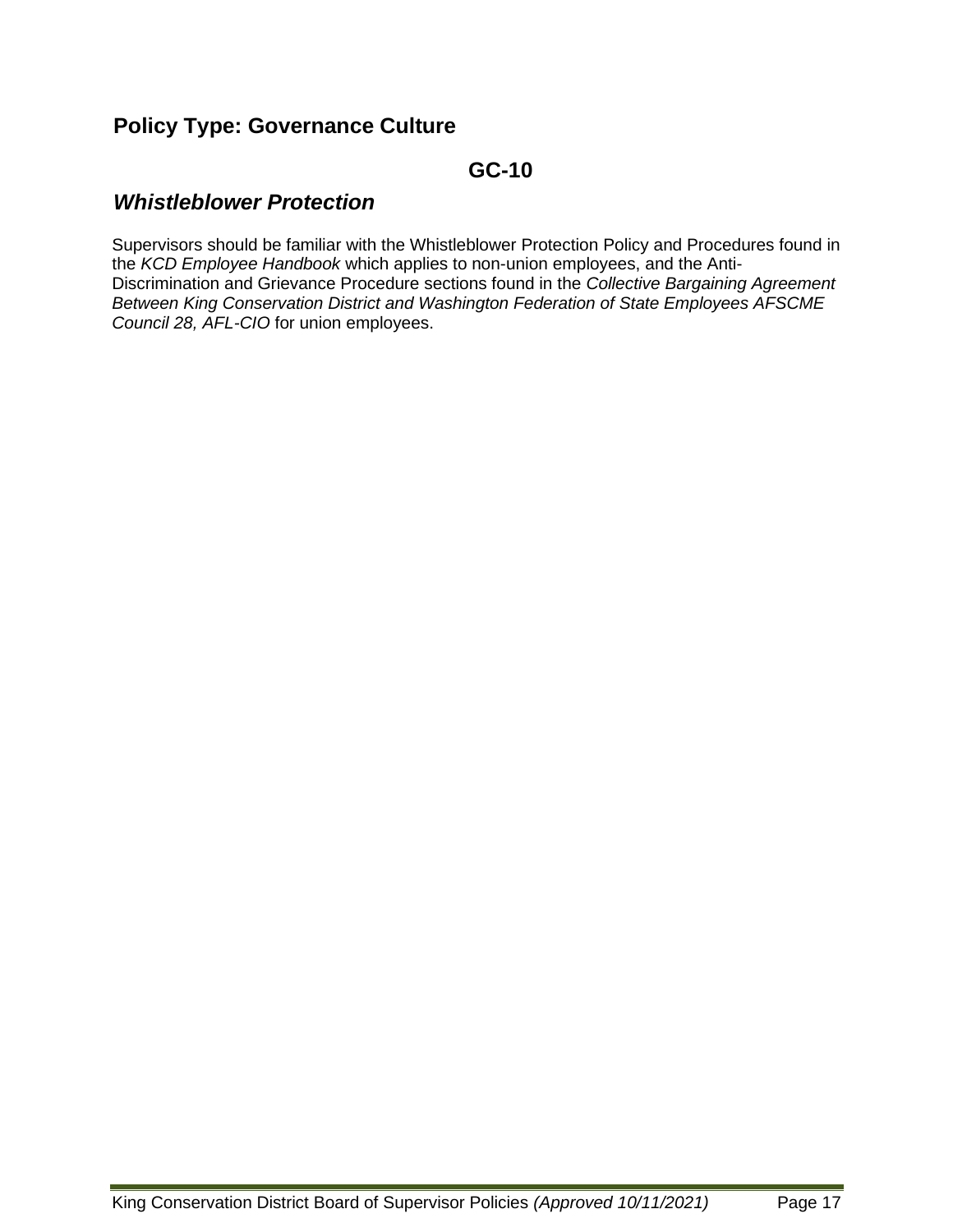# **GC-11**

### *Dissolution*

Voters of the District may file a petition to dissolve KCD. Per RCW 89.08.350, the petition must be filed with the Commission. Within sixty days from receipt of the petition, notice of an election on the question of the dissolution is issued. A majority of votes for dissolution will result in the District being dissolved. Supervisors must terminate District affairs, dispose of all District property at public auction, pay District debts, and file a verified application with the Secretary of State in accordance with RCW 89.08.370.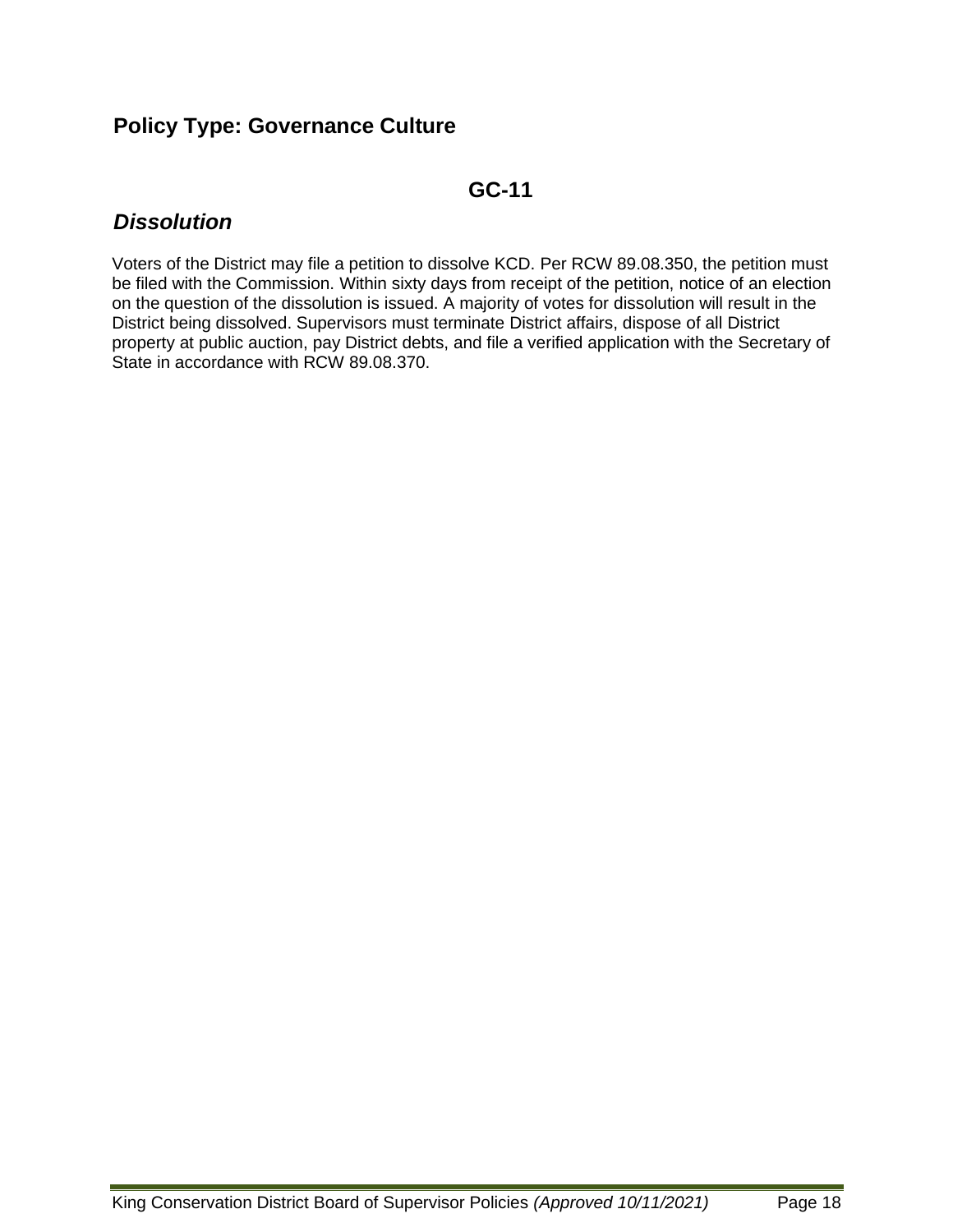# **B/ED-1**

# *Single Point of Connection*

The Executive Director is the Board's sole point of connection to the operational organization. The Board will direct the operational organization only through the Executive Director or their designee.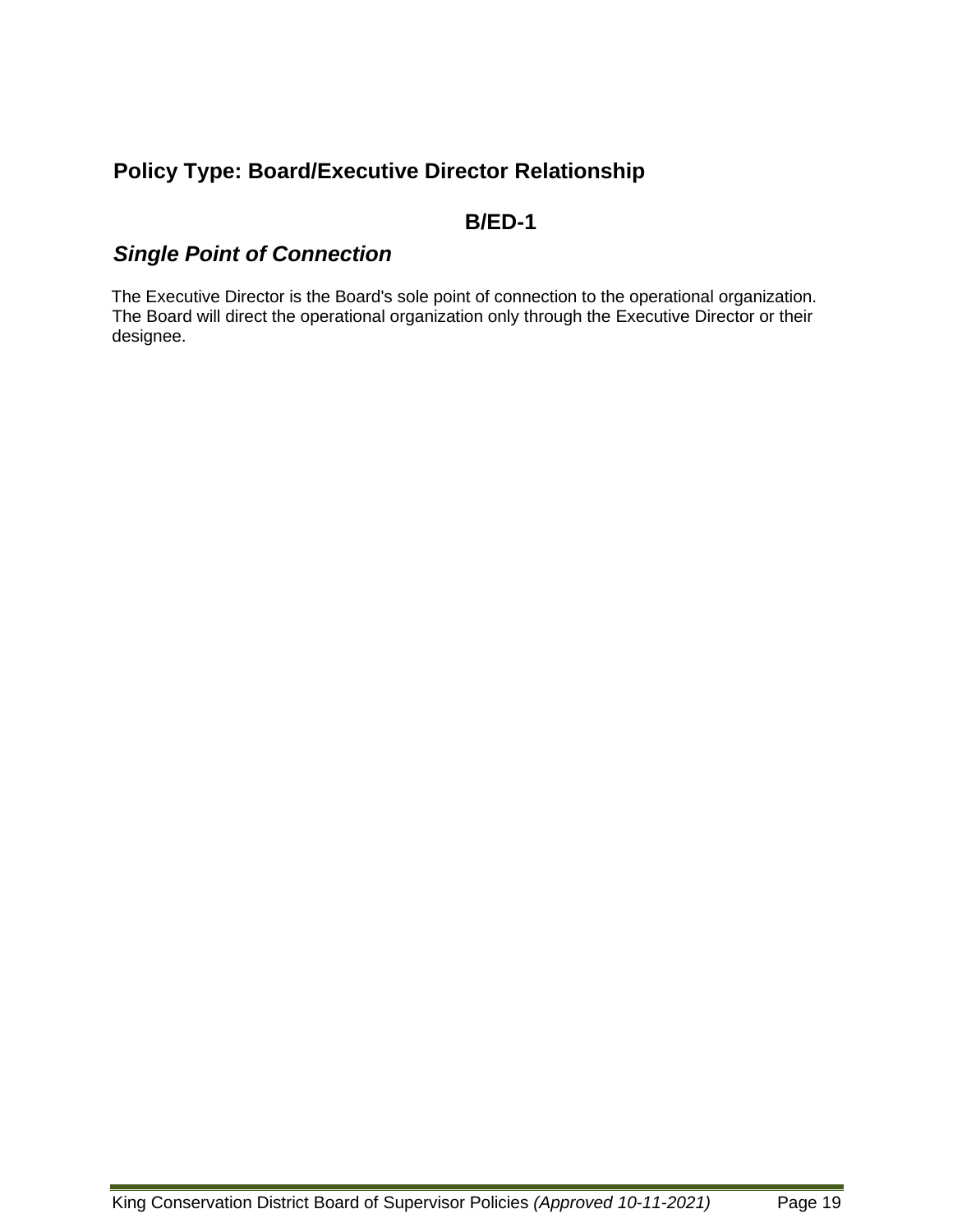# **B/ED-2**

### *Single Unit Control*

The Board will direct the Executive Director only through official decisions of the full Board.

- 1. The Board will make decisions by formal, recorded vote in order to avoid any disclarity about whether direction has been given.
- 2. The Executive Director is neither obligated nor expected to follow the directions or instructions of individual Supervisors, officers or committees unless the Board has specifically delegated such exercise of authority.
- 3. Should the Executive Director receive a request from an individual Supervisor or a committee requests a significant amount of Staff time, the Executive Director is expected to ask that the committee or the Supervisor refer such requests to the full Board for authorization.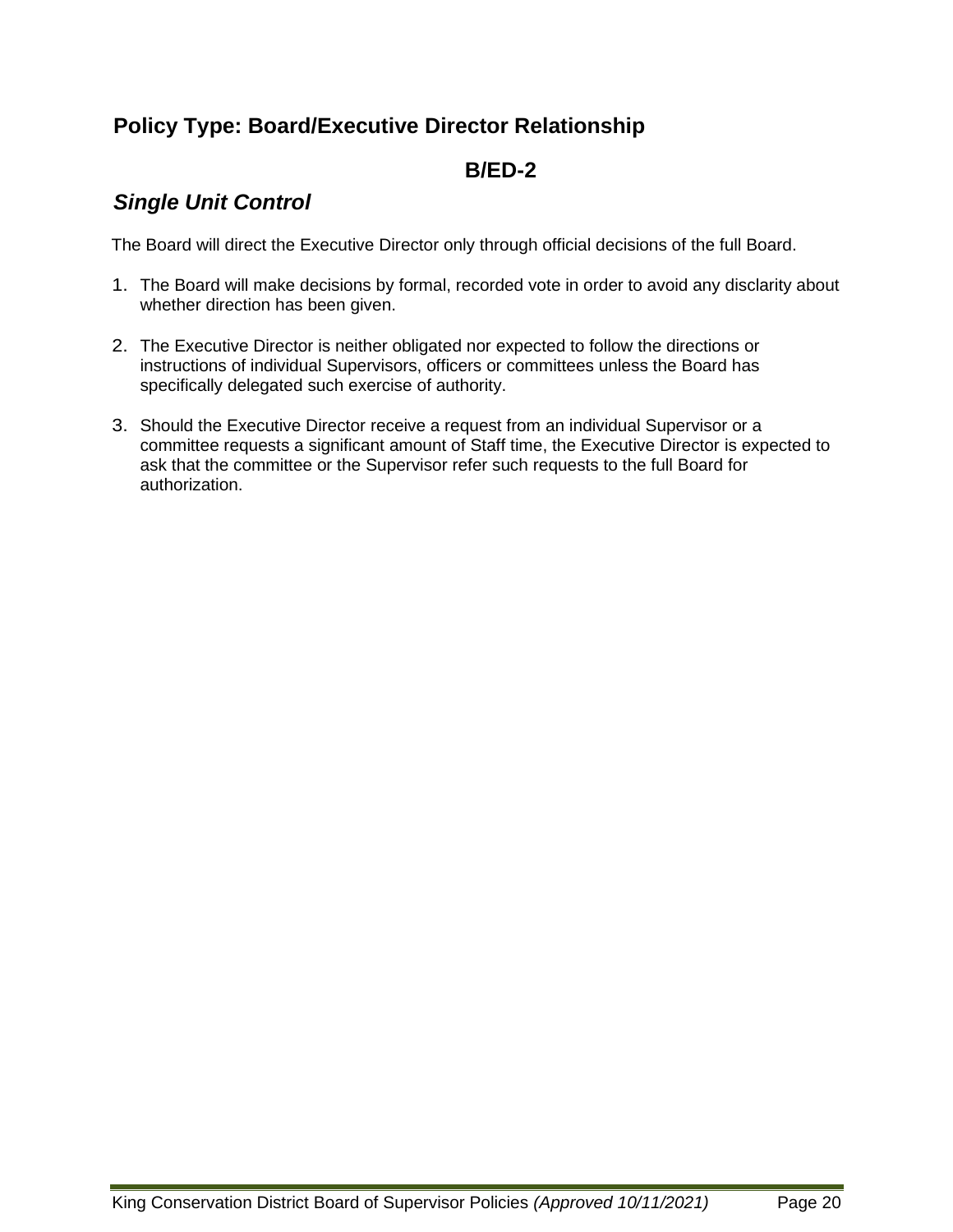### **B/ED-3**

# *Staff Accountability*

The Executive Director is responsible for all matters related to the day-to-day operation of the organization, within the values expressed by the Board in policy. All Staff are considered to report directly or indirectly to the Executive Director.

- 1. The Board will not give direction to any contractor or any employee other than the Executive Director, unless requested to do so by the Executive Director
- 2. The Board will not participate in decisions or actions involving the hiring, evaluating, disciplining or dismissal of any contractor or any employee other than the Executive Director, unless requested to do so by the Executive Director or the Executive Director position is vacant.
- 3. This policy shall apply to the Board's relationship with any Interim or Acting Executive Director hired as a temporary W-2 **employee<sup>4</sup>** by the Board. However, if an independent contractor is functioning as Interim or Acting Director, the Board's approval is required for any personnel decisions in order to manage the potential liability around such decisions.
- 4. For purposes of clarification, the above provisions refer to personnel associated with organizational operations. If a contractor is hired by the Board in connection with its governance responsibilities, that contractor may be supervised, evaluated, and/or dismissed by the Board.

<sup>4</sup> See Glossary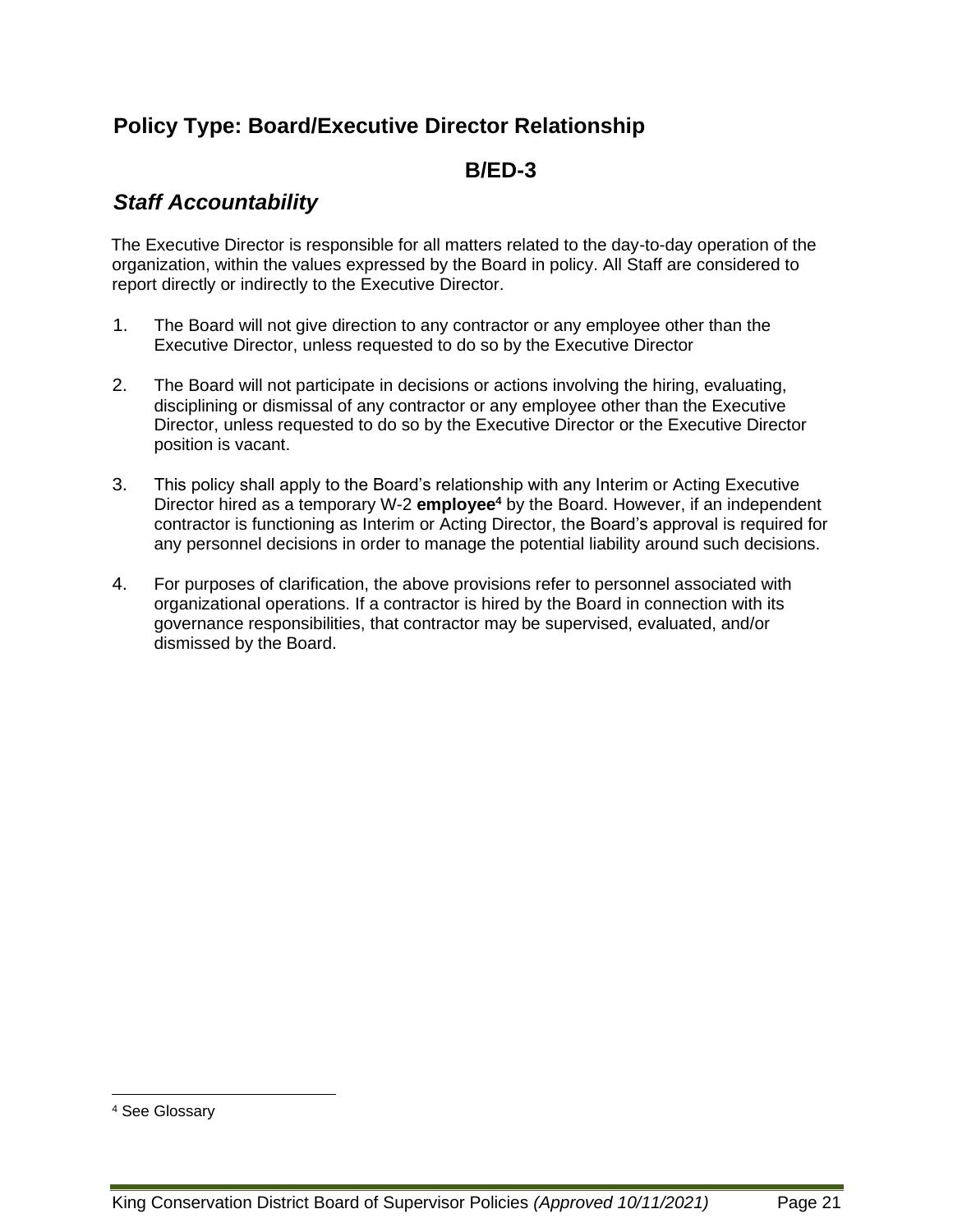### **B/ED-4**

### *Authority of the Executive Director*

The Board will provide direction to the Executive Director through the District's strategic/longrange plan, annual work plans, and other written policies that define the organizational results to be achieved and define operational conditions and actions to be accomplished or avoided. The Board may change these policies, and in so doing shift the boundary between the Board's and Executive Director's areas of responsibility. The Board will respect and support any reasonable interpretation of its policies by the Executive Director, even though the Executive Director decisions may not be the decisions the Board may have made.

- 1. The Executive Director will work with the Board to develop a strategic/long-range plan and related annual work plans which define the intended results of the District's work.
- 2. As long as the Executive Director uses any reasonable interpretation of the Board's direction as expressed in the District strategic/long-range plan, annual work plans, and any related Board policies, the Executive Director is authorized to establish any additional operational policies or procedures, make any decisions, establish any practices and develop any activities the Executive Director deems appropriate to achieve the Board's intended organizational results. The Executive Director is not expected to seek Board approval or authority for any such decision falling within the Executive Directors' area of delegated authority.
- 3. The Executive Director may exercise any additional authority that the Board chooses to delegate.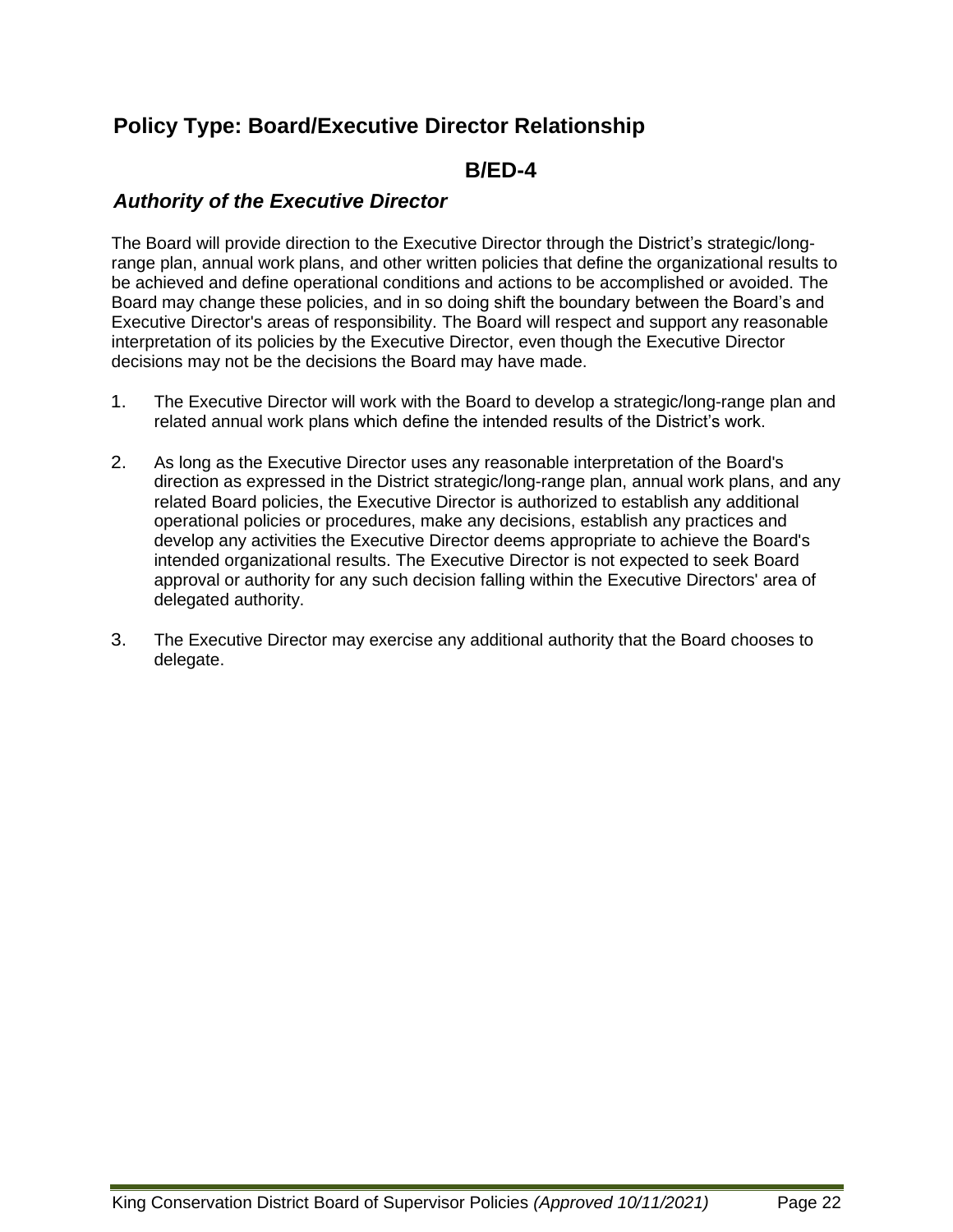# **B/ED-5**

### *Board Expectations of Executive Director*

In addition to assuring the implementation of KCD's Annual Work Plans, the Board has the following expectations of the Executive Director.

- 1. The Executive Director shall assure that the District meets all its contractual obligations.
- 2. The Executive Director shall oversee administration of the collective bargaining agreement between the District and Washington Federation of State Employees AFSCME Council 28, AFL-CIO, and shall ensure the District fulfills its requirements under collective bargaining law, including the negotiation of successor collective bargaining agreements.
- 3. The Executive Director shall assure that the District meets all applicable audit standards.
- 4. The Executive Director shall designate at least one other executive member of Staff who is familiar with the Board's governance process and issues of current concern and is capable of assuming Executive Director responsibilities on an emergency or interim basis.
- 5. The Executive Director shall maintain an organizational culture that treats its constituents with high professional standards and respect, dignity and courtesy.
- 6. The Executive Director shall maintain processes for the effective handling of complaints.
	- a. Any good-faith complaint about the Executive Director's performance should first be addressed directly with the Executive Director if at all possible. If that is not possible or not appropriate, the complaint should be communicated to the Board Chair. The lodging of frivolous or intentionally inaccurate complaints is not allowed.
- 7. The Executive Director shall assure the recruitment, employment, development, evaluation and compensation of employees in a manner necessary to enable the District to accomplish its work.
- 8. The Executive Director shall maintain adequate job descriptions for all Staff positions.
- 9. The Executive Director will develop a budget that:
	- a. Is in a summary format understandable to the Board and presented in a manner that allows the Board to understand the relationship between the budget and the Board's expectations;
	- b. Credibly describes revenues and expenditures;
	- c. Shows the amount spent in each budget category for the most recently completed fiscal year, the amount budgeted for each category for the current fiscal year and the amount budgeted for the next fiscal year;
	- d. Discloses budget-planning assumptions on future growth, staffing needs, capital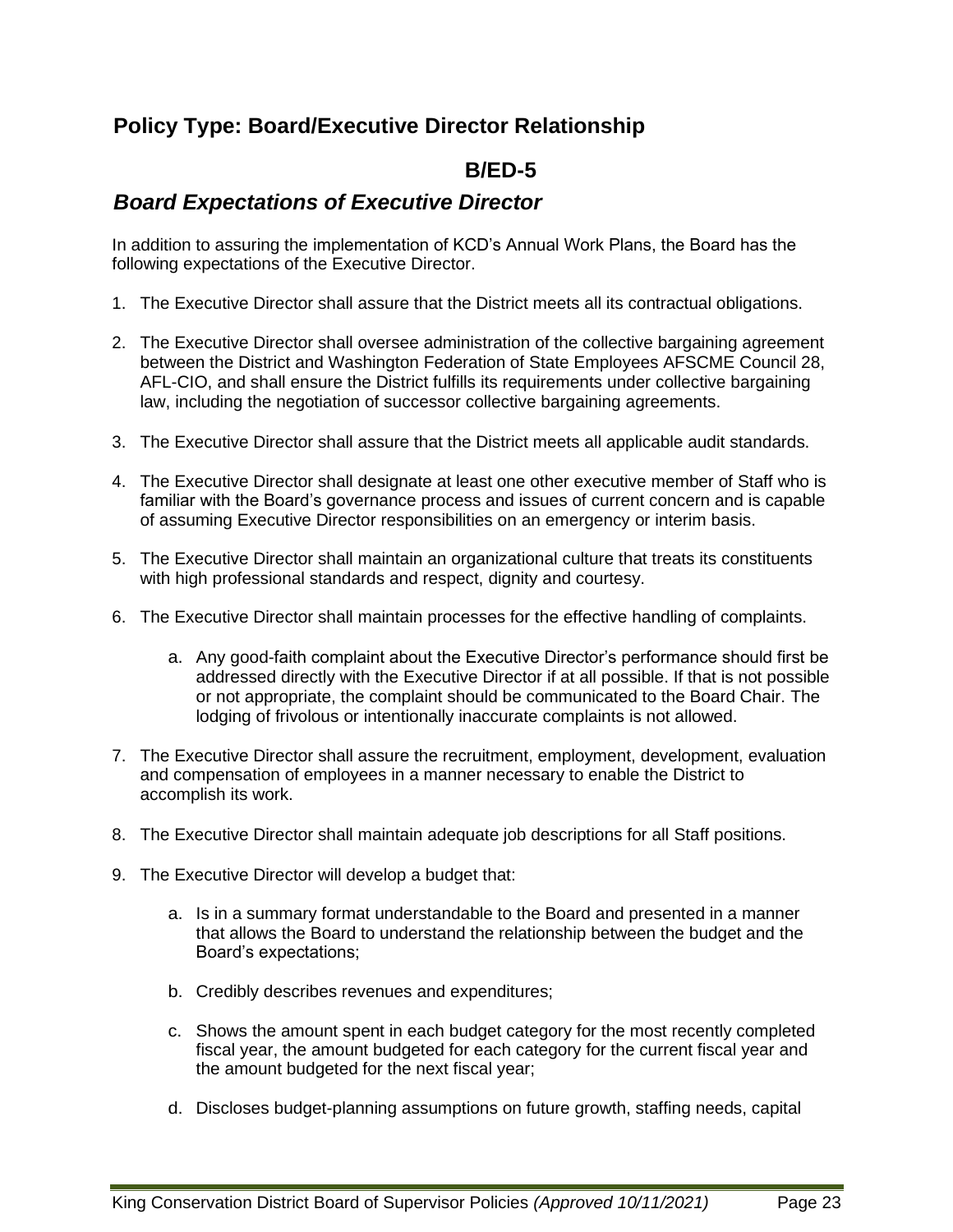and operation expenses, and revenues;

- e. Reflects anticipated changes in employee compensation, including inflationary adjustments, performance increases and benefits;
- f. Assures fiscal soundness in future years.
- g. The Executive Director may not develop a budget that plans for the expenditure in any fiscal year of more funds than are conservatively projected to be available during the year.
- h. The Executive Director will keep complete and accurate financial records by funds and accounts in accordance with generally recognized principles of governmental accounting and standards established by the Governmental Accounting Standards Board.
- 10. The Executive Director will assure that payroll and legitimate debts of the District are promptly paid when due.
- 11. The Executive Director will assure that all purchases are based on comparative prices of items of similar value, including consideration of both cost and long-term quality, and otherwise comply with applicable competitive bidding laws and/or District procurement policies.
- 12. The Executive Director will submit an annual financial report, co-signed by the Board Chair and Executive Director, to the State Auditor's Office, and arrange for the annual audit of all funds and accounts to be presented to the full Board.
- 13. As per the 2020-2024 Interlocal Agreement between KCD and King County, the District shall provide to the County Council and Executive, by no later than September 1 of each year, annual reports detailing work completed the prior year and financial information in a format determined by consultation between the District and the Advisory Committee. The annual reports shall describe progress achieved towards the current year's Program of Work benchmarks and report any barriers towards achieving the Program of Work's benchmarks. The annual reports shall be filed with the clerk of the Council for distribution to the chair of the local services, regional roads and bridges committee, or its successor committee, to the Executive, to each councilmember and to the lead staff for the local services, regional roads and bridges committee, or its successor committee.
- 14. The Executive Director will ensure that all organizational assets are adequately protected, properly maintained, appropriately used and not placed at undue risk.
- 15. The Executive Director may not allow facilities and equipment to be subject to improper use or insufficient maintenance.
- 16. The Executive Director may not purchase or sell real estate on the District's behalf, including land and buildings, without Board approval.
- 17. The Executive Director will provide to the Board in a timely manner information about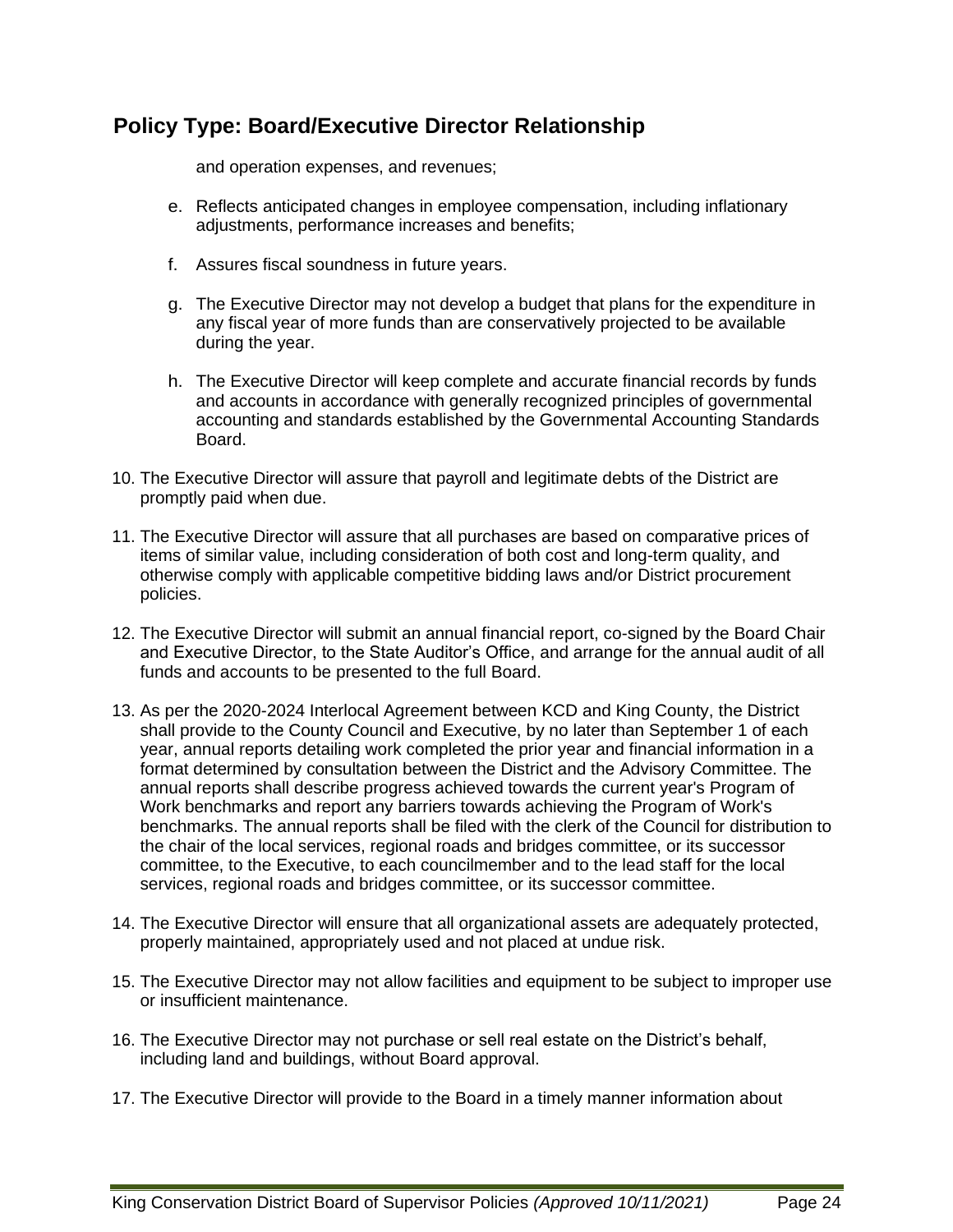trends, facts, and other information relevant to the Board's work and the health of the organization.

18. The Executive Director will inform the Board of changes substantially affecting the District's financial condition.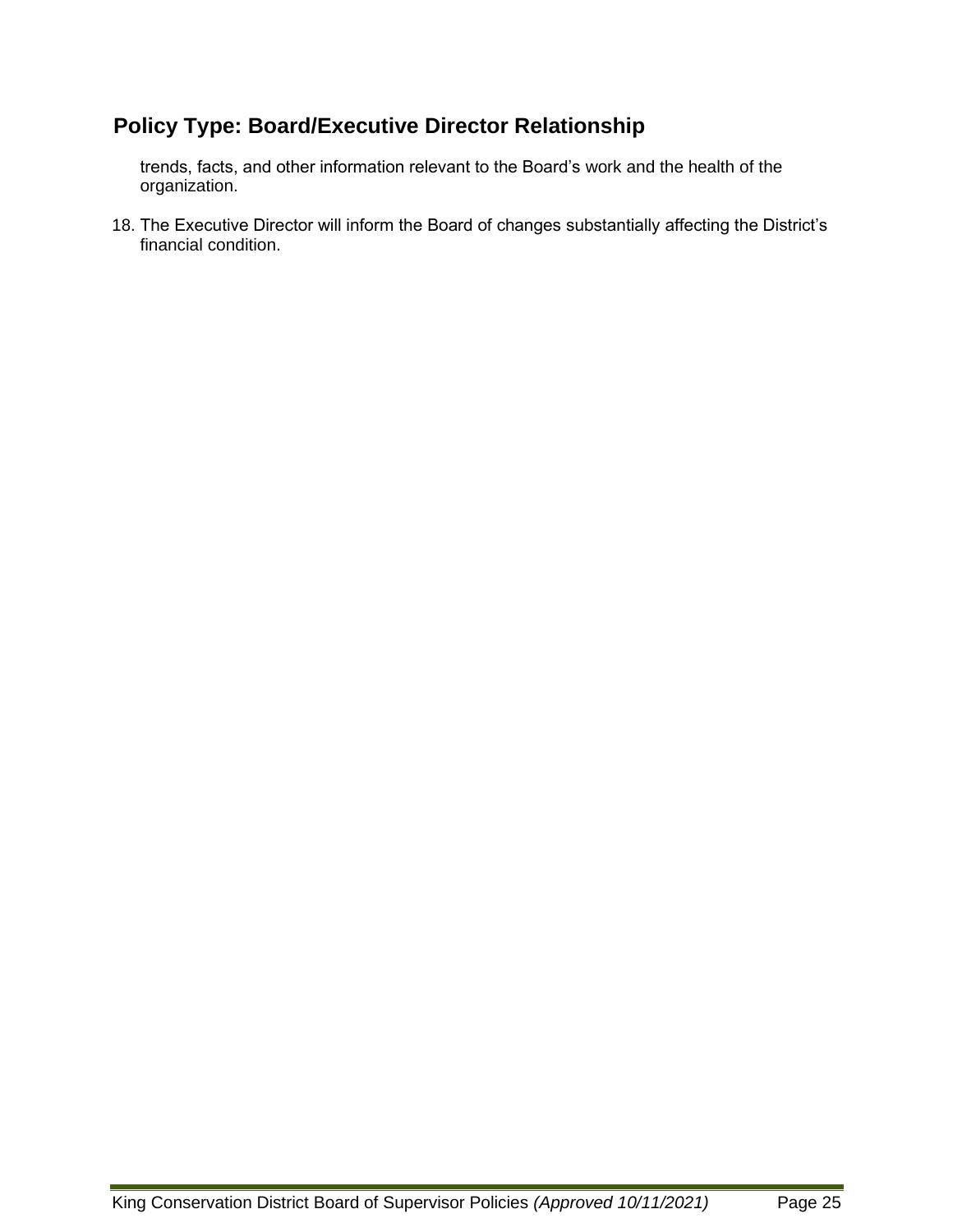### **B/ED-6**

### *Annual Performance Review*

### *For the Executive Director*

- 1. Prior to the beginning of each fiscal year, the Executive Director and Board agree on annual performance plan for the Executive Director that includes:
	- a. Key organizational goals as articulated in the Board-approved Annual Work Plan; and
	- b. Other personal performance goals that the Executive Director and Board agree will help advance the mission of the District, if achieved

The annual performance plan is documented for future reference. Details may be modified during the year by mutual agreement between the Executive Director and Board, as changing circumstances warrant.

- 2. Nine months into the fiscal year, the Executive Director initiates the performance review process by completing a self-assessment based on their performance plan for that year, and then sharing that self-assessment with the Board.
- 3. Each Supervisor reviews the Executive Director's self-assessment and then completes an assessment tool which is also based upon the Executive Director's performance plan for that year.
- 4. The Chair compiles Supervisor responses into a single document.
- 5. The Board meets in executive session, without the Executive Director, to review, discuss, and revise their collective evaluation.
- 6. The Chair meets with the Executive Director no later than ten months into the fiscal year to discuss both the Executive Director self-evaluation and the Board evaluation. Outcomes recognize excellence in performance and opportunities for improvement. The Chair and the Executive Director also agree on any personal performance goals that are to supplement the Board-approved Annual Work Plan for the year ahead. Signatures of the Chair and Executive Director on the Board evaluation report document that the performance review process has been completed.
- 7. The Executive Director's compensation package will be reviewed soon after the performance review process and approved by the Board using appropriate salary comparison data. This step will be completed in time to inform the budget for the upcoming fiscal year, and to inform relevant conversations and decisions regarding contract renewal.